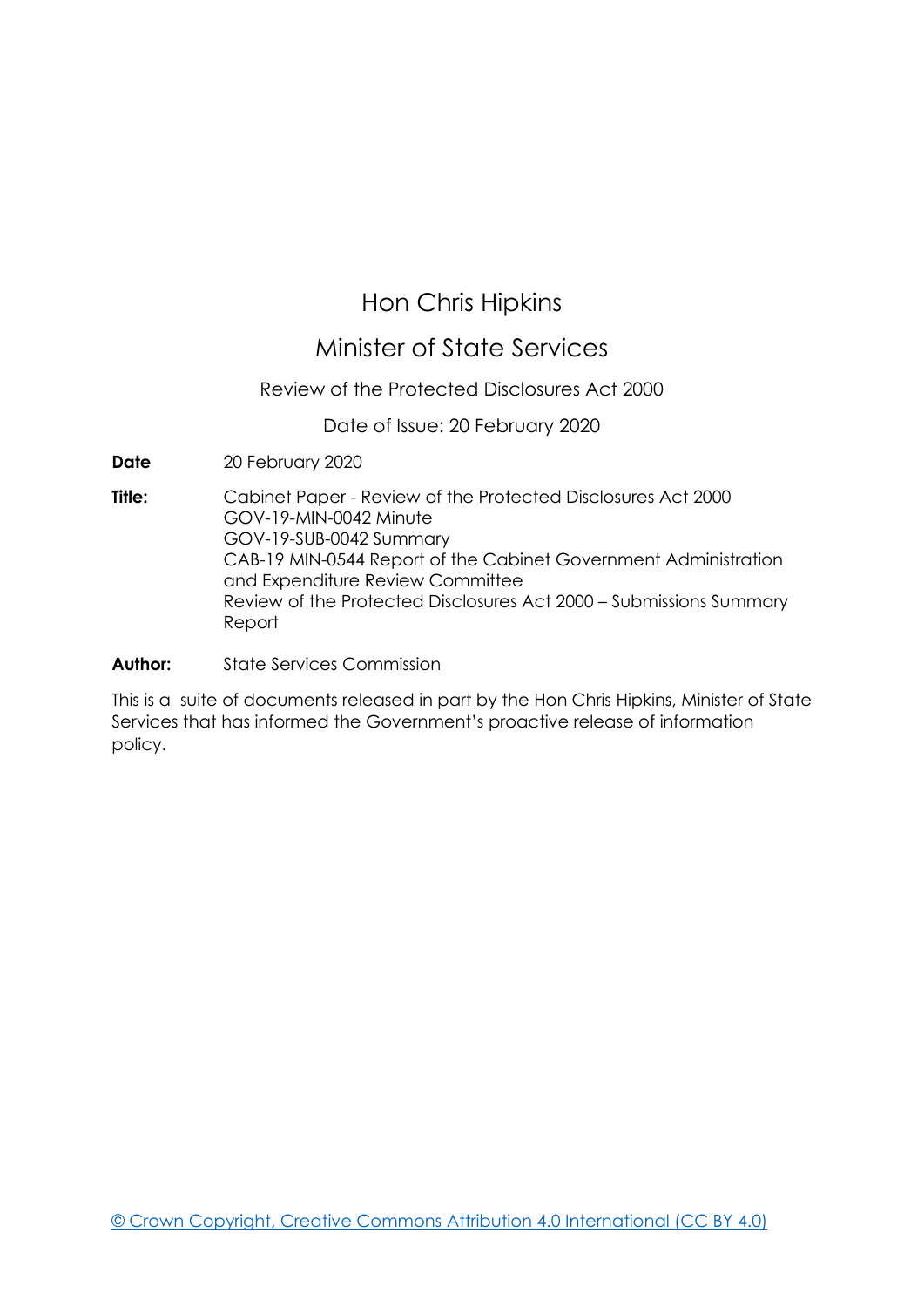In Confidence

Office of the Minister of State Services

Chair, Cabinet Government Administration and Expenditure Committee

## **Review of the Protected Disclosures Act 2000**

## **Proposal**

- 1. This paper seeks agreement to strengthen the Protected Disclosures Act 2000 as it relates to the public sector and to clarify and in some respects extend its application to the private sector.
- 2. The Protected Disclosures Amendment Bill holds a Category 4 on the 2019 Legislative Programme (to be referred to Select Committee in 2019).
- 3. I have also asked the State Services Commission (SSC) to undertake a second tranche of work, with other agencies as required, to:
	- consult on further possible amendments to the Act with a view to reform beyond 2020
	- build on existing standards and guidance to improve awareness of the Act across the public and private sectors
	- test the feasibility and usefulness of establishing reporting and monitoring arrangements, starting with the core public services.

## **Executive Summary**

- 4. New Zealand was one of the first countries in the world to introduce dedicated whistle-blower protection legislation in 2000. The Protected Disclosures Act 2000 (the Act) aims to promote the public interest by facilitating the disclosure and investigation of serious wrongdoing in the workplace, and providing protection for employees and other workers who report concerns. The Act covers all workplaces, although some provisions only apply in the public sector. The Act focuses on the worker/employer relationship because while staff may have information or insights not available to the public, they also have obligations of confidentiality to their employers and risk losing their employment and damaging their reputations if these are breached.
- 

5. SSC has been working to provide disclosers and agencies in the public sector with better guidance, including the SSC's 'Speaking Up' standards. The Ombudsman has also been developing guidance on the Act applying to public and private sectors. However in a 2017 investigation into the treatment of whistleblowers at the Ministry of Transport, and a subsequent review of the Act, SSC identified a number of areas where the current regime is unclear, confusing, and creates barriers to making disclosures that the Speaking Up standards and guidance cannot fully address without supporting changes to the underlying legislation.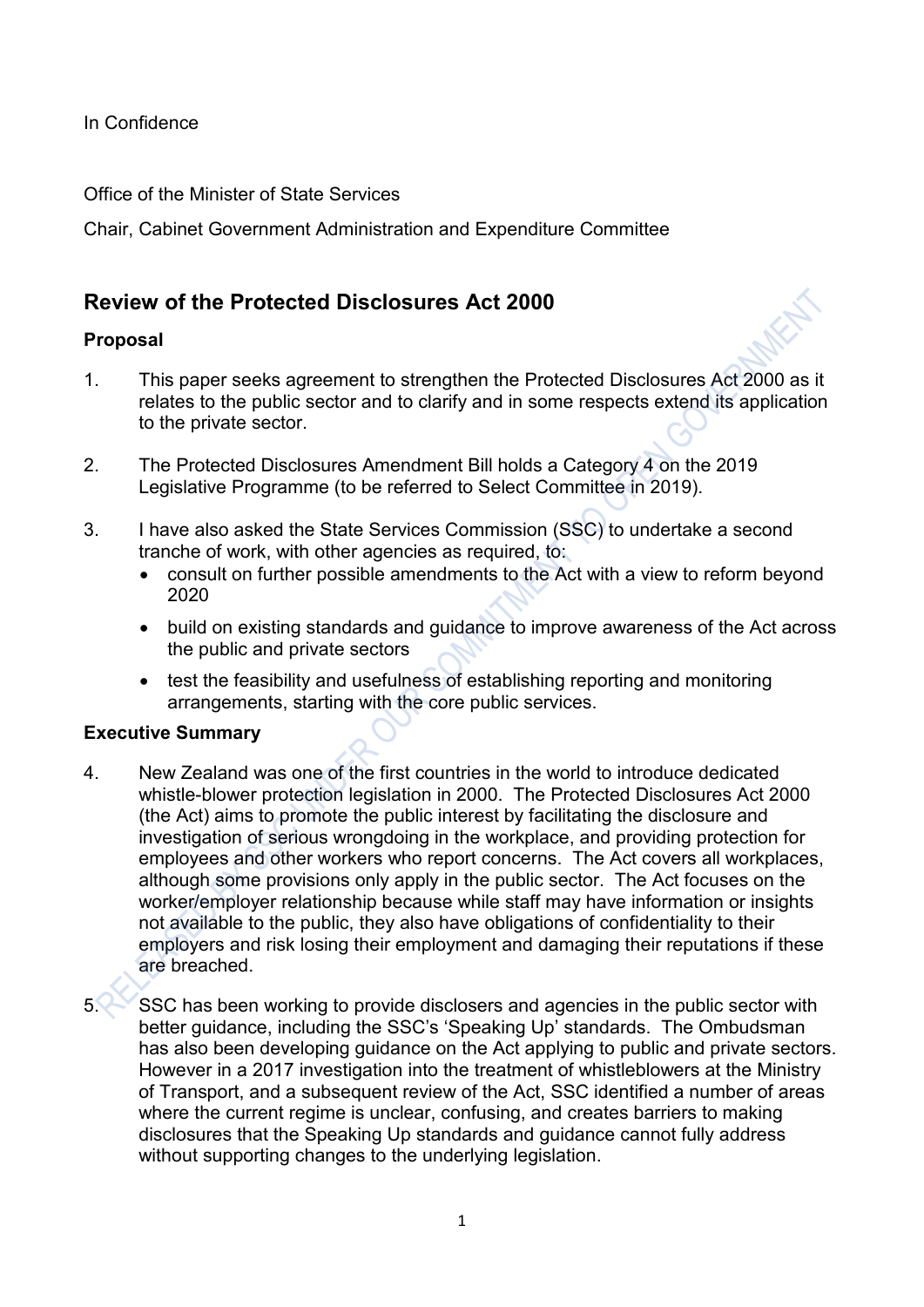- 6. On 13 August 2018, Cabinet confirmed the decision to undertake a review and seek public feedback on five options for change (GOV-18-MIN-0051 refers). The five options consulted on, which are cumulative, were:
	- Foundational changes to clarify the existing legislation and improve protections
	- Allow people to report concerns externally at any time
	- Introduce dedicated system leadership
	- Introduce monitoring for the public sector
	- Introduce monitoring for the private sector.
- 7. Public consultation conducted in late 2018 supported many of the proposals and the summary of submissions is attached as Annex 3. This paper proposes taking forward most of the proposals in the first two options above through legislation in the first instance and progressing the other options in a second tranche of work. The main changes I propose to the Act are (Annex 1):
	- Requiring public sector organisations to provide support for disclosers
	- Allowing people to report directly to an appropriate authority at any time; conversely, making explicit the ability of that authority to decline a disclosure or refer it back to the discloser's organisation
	- Strengthening protection for disclosers by outlining what those receiving disclosures must do, and by being more explicit about the forms that adverse conduct might take
	- Extending the interpretation of some aspects of 'serious wrongdoing' in the Act to address the potential for private sector organisations (including non-government organisations) to be involved in unlawful, corrupt, or irregular use of public funds or resources, and to engage in 'oppressive, improperly discriminatory, or grossly negligent' conduct when delivering services on behalf of government. Staff in private organisations should have the opportunity to make protected disclosures regarding such wrongdoing when it involves public funds or public services.
- 8. I expect these changes to have a significant impact on the main issues with the Act that have been identified, especially when combined with the non-legislative elements of the second tranche of work. In the drafting process I will also invite Parliamentary Counsel to consider whether the Act can more clearly set out the existing triple test for protected disclosures, namely that the person a) believes on reasonable grounds that there is wrongdoing, b) that the wrongdoing is serious and c) that the disclosure is not made in bad faith or known to be false. The table in Annex 2 shows the proposals we consulted on that I intend to implement at this stage and the proposals that are subject to further work.
- 9. The changes should give those making and receiving disclosures much greater clarity regarding the scope of the Act and greater understanding of and confidence in the process. I therefore expect to see some increase in the number of protected disclosures.
- 10. I have also asked SSC to undertake a second tranche of work, with other agencies as required, to: consult on further possible amendments to the Act with a view to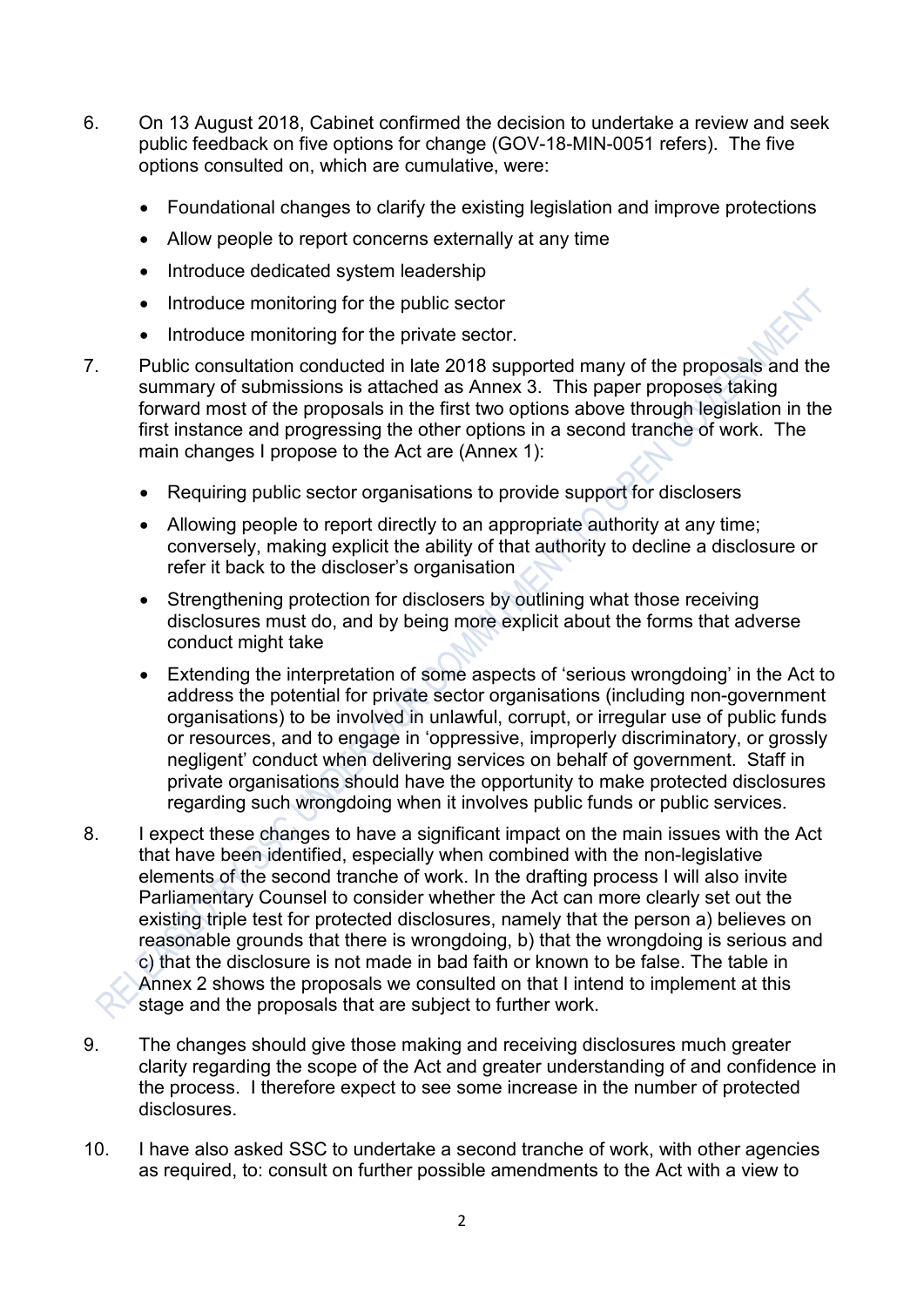reform beyond 2020; build on existing standards and guidance to improve awareness of the Act across the public and private sectors; and test the feasibility and usefulness of establishing reporting and monitoring arrangements, starting with the core public services.

## **Background**

## *The Act*

11. The Act currently covers the public and private sectors as shown:



- 12. The Act aims to promote the public interest by facilitating the disclosure and investigation of serious wrongdoing in the workplace, and providing protection for employees (including former employees, contractors, secondees, board members and volunteers) who report concerns. Disclosures are protected if the information is about 'serious wrongdoing' and the discloser believes on reasonable grounds that the information is true or likely to be true. 'Serious wrongdoing' includes any serious offence; unlawful, corrupt or irregular use of public money or resources; conduct that poses a serious risk to public health and safety; or gross mismanagement by public officials. The protections offered to disclosers include best endeavours to preserve confidentiality and immunity from civil and criminal proceedings.
- 13. Effective organisational processes and legal protections for employees who 'blow the whistle' play a key role in uncovering serious misconduct, fraud and corruption in both public and private workplaces. This is critical to maintaining public confidence in the integrity of government and business in New Zealand. International research found that reporting by employees is the single most important method by which wrongdoing in, or by, an organisation is brought to light.<sup>1</sup>

## *Problem definition*

- 14. The aims of the Act remain sound, but there are four broad problems which guidance and standards, such as SSC's Speaking Up standards, can only partly mitigate:
	- Both organisations and disclosers are confused about when to use the Act

<sup>1</sup> Griffith University, *Whistling While They Work: Improving managerial responses to whistleblowing in public and private sector organisations*, September 2017. The findings are based on a survey of over 12,000 employees and managers in 38 Australian and New Zealand organisations.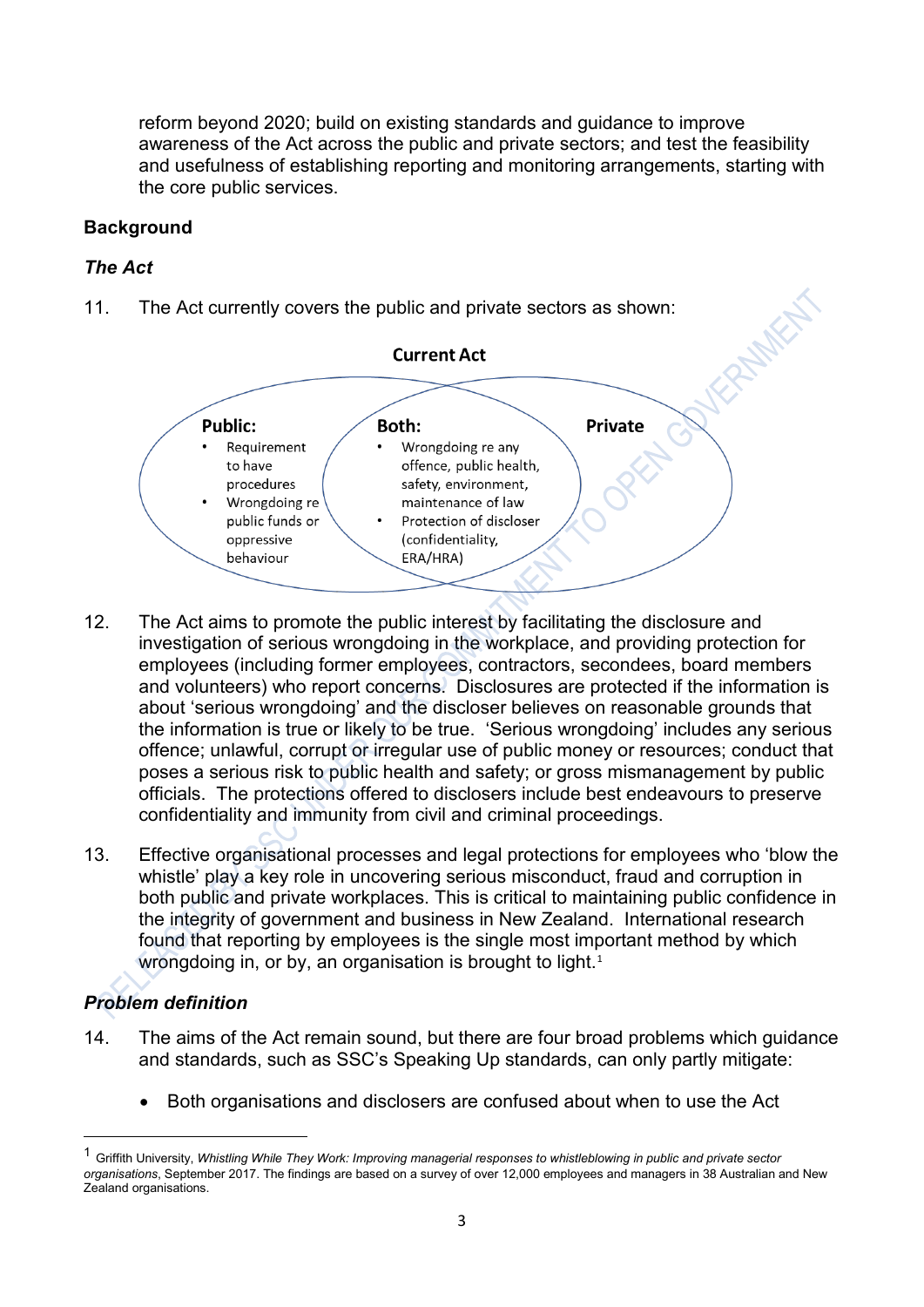- Disclosers are unclear about how to make a disclosure internally, and some organisations are also unclear about how to respond
- It is hard for disclosers to navigate the system for reporting concerns externally
- Disclosers fear 'speaking up' because they lack confidence in the protections available to them.

## **Proposals**

- 15. In response to these four problems I have identified a package of proposals to amend the Act now, followed a second tranche of work. The overall objectives for this package are:
	- Disclosers and organisations are familiar with the Act and know when to use it
	- Disclosers know who to report to and understand the support that is available to them
	- Organisations know what is expected of them and have the skills, competencies and ethics to handle disclosures effectively
	- Disclosers have confidence in the protections available to them and do not fear reprisal.
- 16. The legislative changes I propose at this stage build on work already being undertaken by SSC and the Ombudsman. SSC administers the Act and is responsible for providing leadership to the State services, including in the areas of integrity and conduct. SSC is undertaking considerable work developing model processes, procedures and guidance, including the Speaking Up standards and Positive Workplace Behaviour standards in the State services. The Ombudsman holds a statutory role under the Act which includes providing information and guidance to any employee on any matter concerning the Act.
- 17. The initial legislative package that I propose, set out in Annex 1, is based on measures that received a high level of support in public consultation.<sup>2</sup> The main effects on public and private sectors would be:



<sup>2</sup> The summary of submissions is attached as Annex 3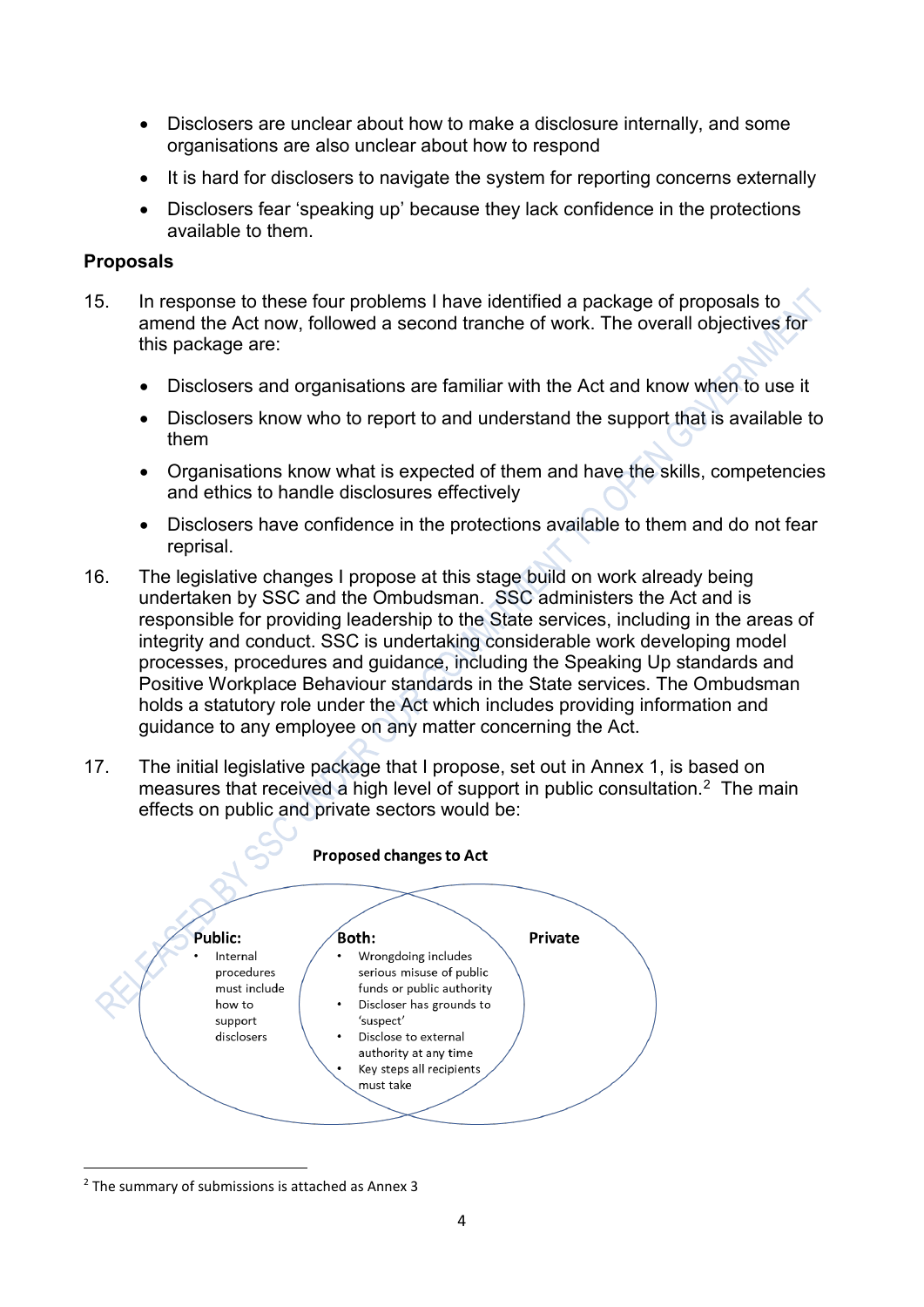- 18. The main changes that affect the private sector in this package will be:
	- Changes to the definition of 'serious wrongdoing' to enable protected disclosures regarding serious wrongdoing by private organisations (including non-government organisations) when it involves public funds or the delivery of public services
	- Setting out the key steps all recipients of disclosures must take, including confirming whether disclosure is to be protected, confidentiality (subject to existing exceptions) and providing a response to the discloser
	- Ability for disclosers to go direct to an external organisation will affect private sector organisations both as employers and as 'appropriate authorities' (for example professional bodies).
- 19. Significant concerns were expressed in consultation about the time and costs involved in seeking remedies through the existing Human Rights Act and Employment Relations Act channels. Clarifying what recipients of disclosures need to do and improving awareness of those requirements should help to reduce the number of adverse consequences for those making protected disclosures. MBIE has been asked by Minister Lees-Galloway to prepare an Issues Paper on bullying and harassment at work. Drafting is underway and the Issues Paper is expected to be released in early 2020. I have also asked SSC to add the effectiveness of the remedies processes to the matters it will consider in the second tranche of work.
- 20. In addition to this package of legislative changes, I propose a second tranche of work, to be led by SSC working with other agencies as required, comprising:
	- Further research and policy work regarding some of the more complex issues covered by the consultation that might merit inclusion in a future review of the Act
	- Promotion of guidance, processes and procedures
	- Testing the value and feasibility of reporting and monitoring arrangements (in the public service in the first instance)
	- Ongoing consideration of the potential for a 'one stop shop' lead for disclosures.
- 21. The second tranche of work will ensure that most of our original consultation proposals are considered. At this stage I have no plans to progress proposals that would fundamentally affect the scope and nature of the Act, such as expanding the definition of those who can make protected disclosures to cover people other than employees, such as victims of domestic abuse, immigrants, people who receive government benefits, auditors, or suppliers; protecting disclosures made direct to media; or providing financial rewards where a disclosure results in a successful prosecution.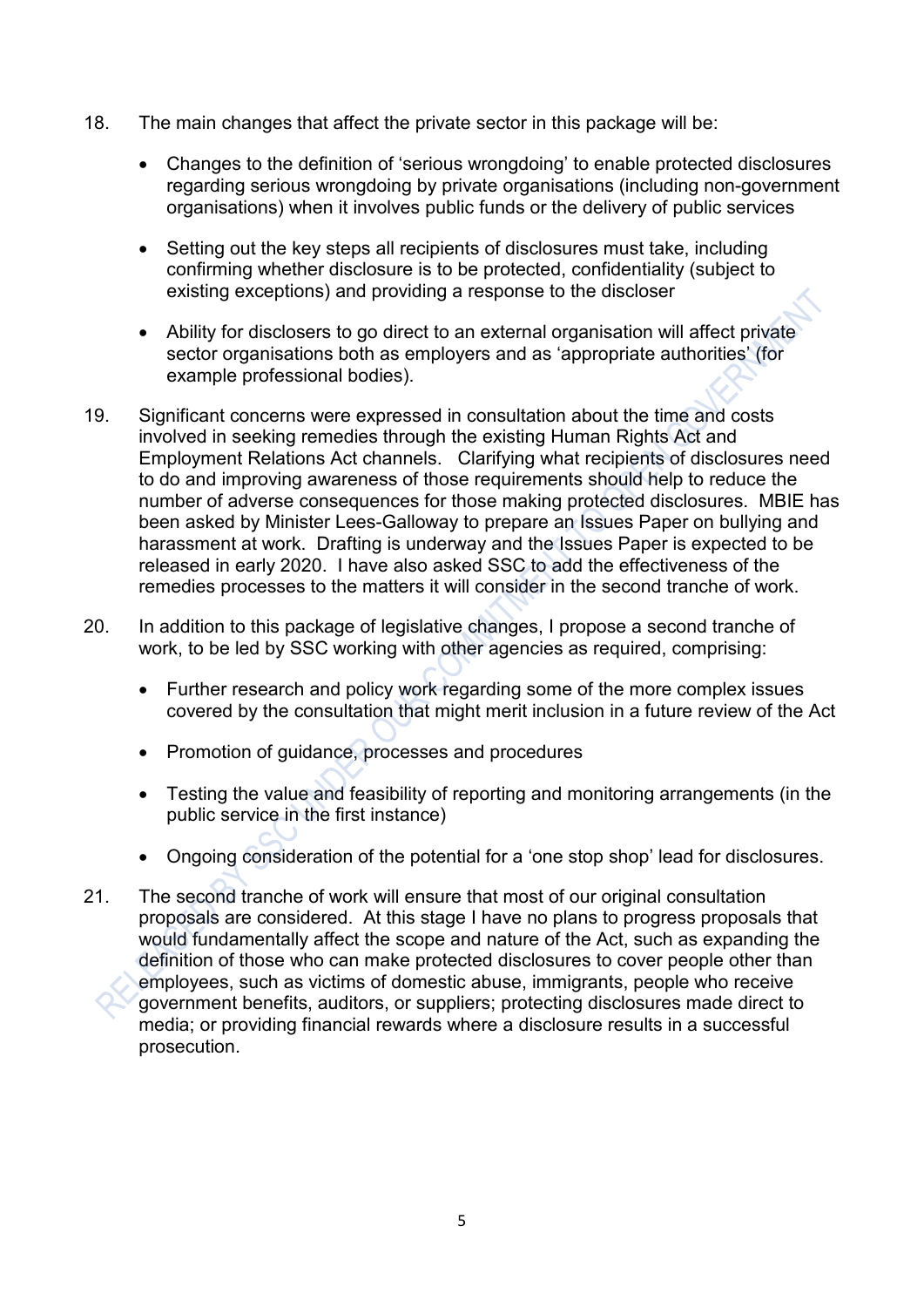## *Changes in policy*

*Require public sector organisations to include how they will support disclosers in their internal procedures*

- 22. Currently there is no obligation in the Act for organisations to provide support to disclosers other than using best endeavours to maintain confidentiality of their identity.
- 23. The SSC Speaking Up standards already make express provision for keeping employees safe. Any process needs to reflect that support required will be dependent on the circumstances, which is why the standards refer to a support plan. In addition, I propose adding an explicit reference to public sector organisations providing support to disclosers. How an organisation will support a discloser could form part of the existing internal processes that organisations are required to put in place and publish. I am not proposing extending this duty to the private sector at this stage; it would also not apply when external authorities receive a disclosure.
- 24. I propose to leave the question of support for those who are the subject of a disclosure to the discretion of their employer.

*Allow disclosers to report serious wrongdoing directly to an appropriate authority at any time*

- 25. The Act requires any discloser to report information about serious wrongdoing internally within the organisation first, unless the discloser believes on reasonable grounds:
	- The head of the organisation is or may be involved in the serious wrongdoing
	- Immediate reference to an appropriate authority is justified by the urgency of the matter, or some other exceptional circumstances, or
	- There has been no action or recommended action within 20 working days.
- 26. Disclosers may not want to report concerns internally if they fear their identity will become known, particularly if the information about serious wrongdoing has undermined their confidence in the organisation. Without access to an external reporting channel, serious wrongdoing is likely to go unreported.
- 27. Some consultees expressed concern that direct access to an external channel could result in unfair reputational damage and/or take the onus off organisations to create an internal speaking-up culture, maintain good internal procedures or investigate complaints. My view, however, is that well-managed organisations should be keen to ensure that their culture supports staff to raise serious issues internally. I therefore propose to enable disclosers to make a disclosure externally to an appropriate authority at any time.
- 28. Where an external authority considers it appropriate, the Act already provides that they may refer the matter to another appropriate authority for investigation. I expect external authorities to ask disclosers whether they have made the same disclosure elsewhere. I also propose to add explicit powers for authorities to refer a disclosure back to the employing organisation or refuse to investigate or further investigate a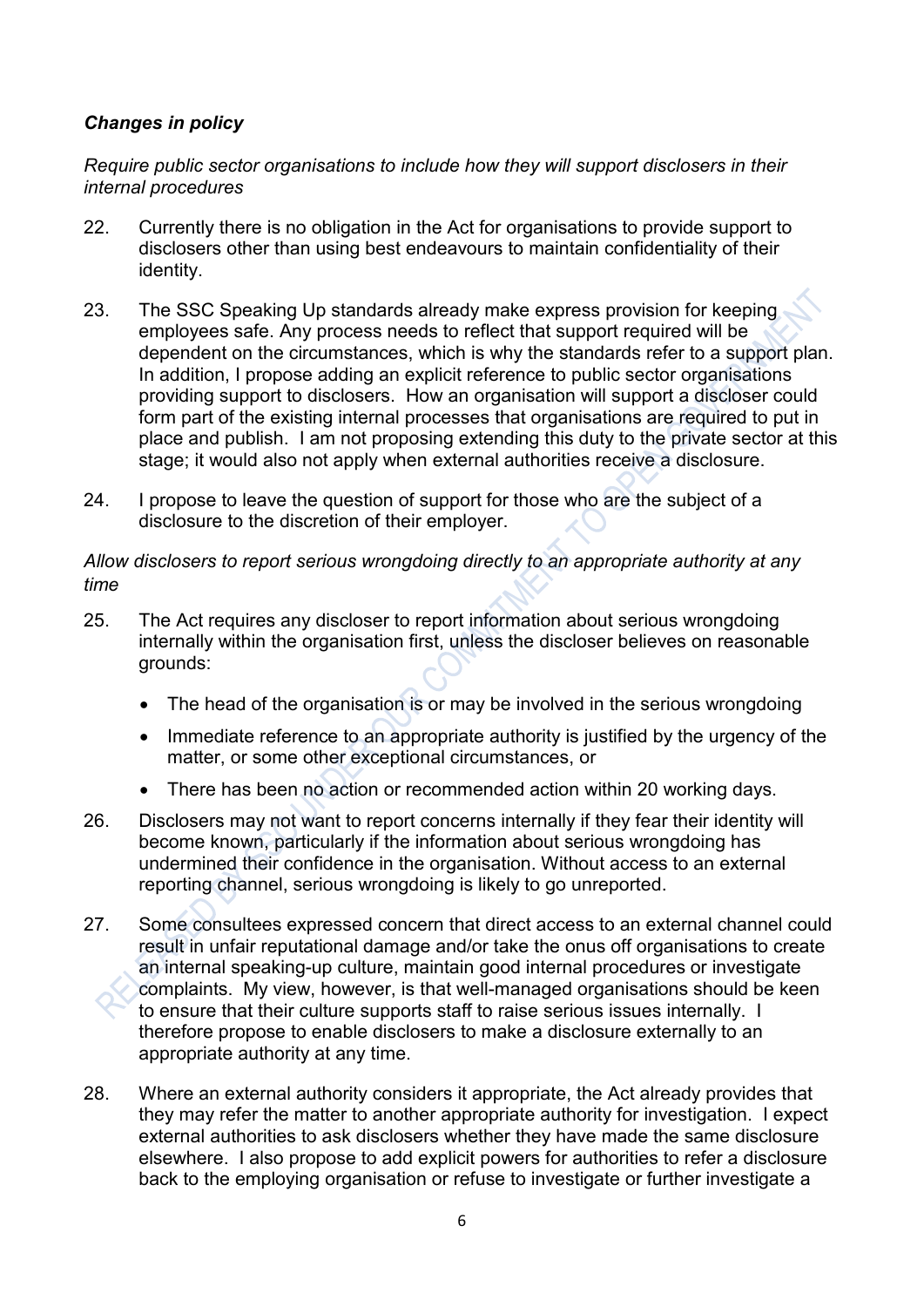disclosure on grounds like those in section 17 of the Ombudsmen Act 1975 and section 71 of the Privacy Act 1993, such as triviality, delay, or the complaint being better dealt with through other mechanisms.

*Clarifying the definition of 'serious wrongdoing' and extending its application to cover public sector services and powers carried out by the private sector* 

- 29. Clarity about what the Act does and does not cover is critical to ensuring the Act can be used for the right purposes and helps to expose serious threats to the public interest. Consultees observed that the complexity of the definition inhibits people from making disclosures because they are unsure whether the conduct they have seen fits within the definition of 'serious wrongdoing', and thus whether any disclosure would be protected. Although 'serious wrongdoing' will always be a matter of judgement, the Act does not remove protection from disclosers unless they act in bad faith or know their disclosure to be untrue.
- 30. I propose updating the definition of 'serious wrongdoing' to reflect that many public functions, including some involving the exercise of statutory powers, are carried out by private organisations. It needs to cover any 'unlawful, corrupt, or irregular use' of public funds or resources whether by a public or private organisation. Wrongdoing by a 'public official' also needs to cover 'an act, omission, or course of conduct by *any person delivering services on behalf of a public sector organisation* that is oppressive, improperly discriminatory, or grossly negligent, or that constitutes gross mismanagement'.

## *Legislative clarifications*

## *More clarity on appropriate authorities for receiving disclosures*

- 31. 'Appropriate authorities' are the external bodies to which a protected disclosure may be made. A discloser is only protected if they make the disclosure to those 'appropriate authorities'. The list in the Act includes some named officers and also:
	- the head of every public sector organisation, whether or not specifically named
	- a private sector body which comprises members of a particular profession or calling and which has power to discipline its members.
- 32. Consultation confirmed that it is difficult for disclosers to determine which authority to disclose concerns to, as there is no clear alignment between the authorities and the categories of serious wrongdoing. I propose to use a new Schedule to the Act, to be updated through Order in Council, to name the most likely appropriate authorities and specify the nature of the disclosure/subject matter which relates to that authority's functions and investigative and disciplinary powers.
- 33. Although it is not clear when it would be appropriate to make a disclosure to any 'head of every public sector organisation', I have decided not to propose removal of this catch-all, as it would be invidious for a discloser to find that they were not protected solely because they made their initial disclosure to an agency not on the **Schedule**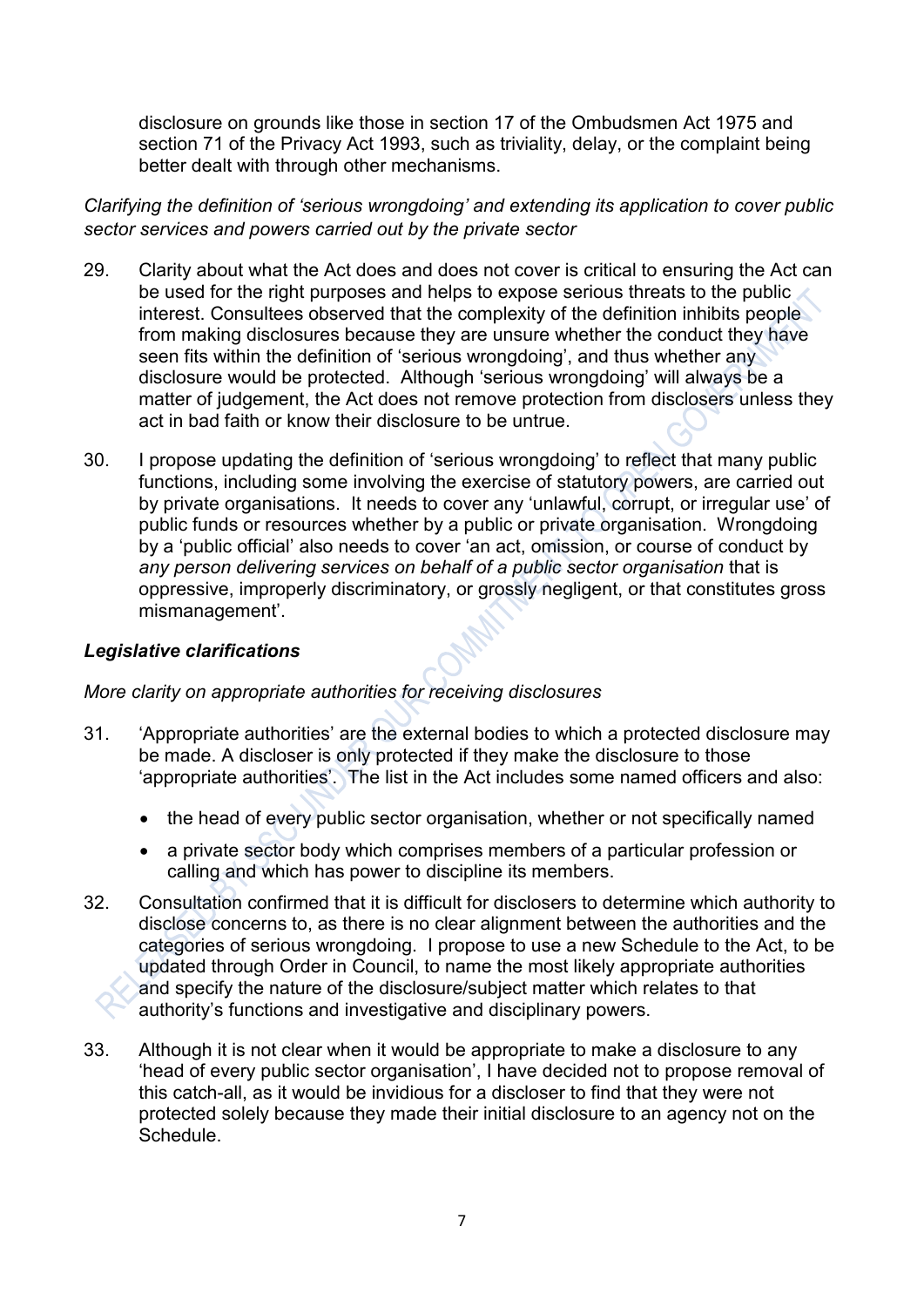## *Clarifying the Act to strengthen protections for disclosers*

- 34. The main protection disclosers have against retaliation is through the personal grievance provisions of the Employment Relations Act (which does not cover contractors), and the protection against victimisation in section 66 of the Human Rights Act.
- 35. People told us that despite protections, it can be very difficult to prevent retaliation from occurring in practice, especially given the difficulty of maintaining confidentiality, for example if the organisation needs to carry out a thorough investigation, if the community or organisation is small, or if the accused needs to be made aware of the disclosure for natural justice reasons.
- 36. As well as requiring public organisations' internal procedures to include protection and support for disclosers (paragraph 25-26 above), I propose to strengthen protection for disclosers by spelling out steps that all recipients of disclosures must take, and providing more detail on the forms of retaliation or adverse conduct that disclosers might face, whether by reference to other Acts or as a separate list. These steps should help to make organisations more aware of the need to manage the risks faced by disclosers and therefore reduce the number of instances where disclosers experience disadvantage.

## *Outlining steps those receiving protected disclosures must take*

37. As well as the confidentiality requirement currently explicit in the Act, steps all those receiving disclosures (including external authorities and private organisations) must take would include establishing whether: the disclosure is intended as a protected disclosure; it prima facie meets the tests in the Act; it should be referred elsewhere for resolution. All of these are currently implied in the Act, but it was clear from consultation feedback that they are poorly understood.

## *Clarifying the potential forms of adverse conduct disclosers may face*

38. The Act refers to recourse through personal grievance and victimisation provisions in the Employment Relations Act and Human Rights Act. These references focus largely on dismissal. I believe that providing or linking to a more comprehensive list of the forms of retaliation or adverse conduct that disclosers might face would encourage employers to think more carefully about how to protect disclosers. The Health and Safety at Work Act includes an extensive list of forms of disadvantage.

## *Clarify the internal procedure requirements for public sector organisations*

- 39. The Act requires public sector organisations to have published internal procedures for receiving and handling information about alleged wrongdoing. The requirements for these are weak, leaving room for poor practice in how some organisations handle disclosures and uncertainty for those considering making disclosures. The SSC's Speaking Up standards address this problem in the State sector.
- 40. The Act provides that after 20 working days a discloser may go to an appropriate external authority. This implies that an organisation receiving a disclosure must respond to the discloser within 20 working days, but this is not explicit. Feedback in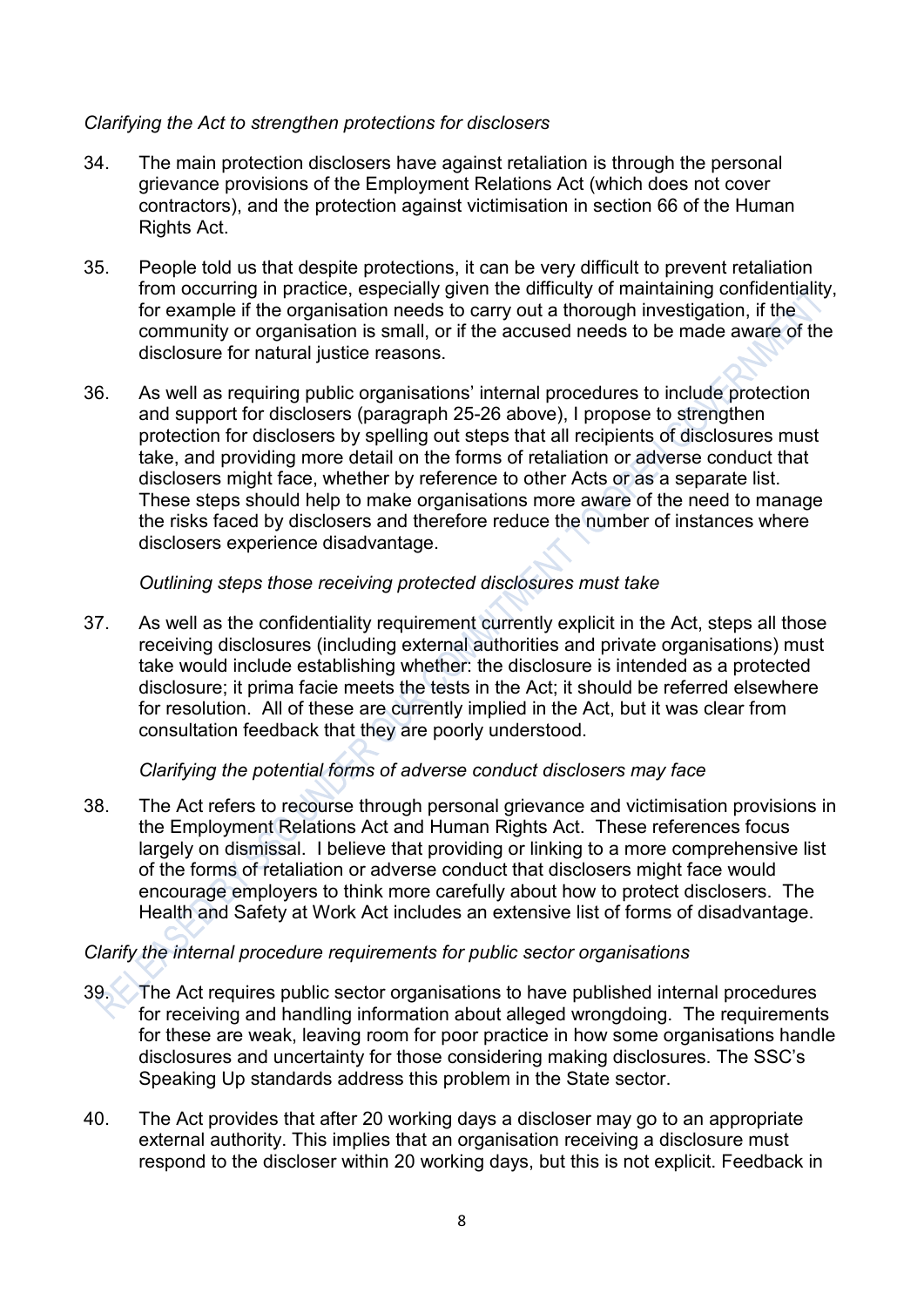consultation highlighted that some disclosers encounter inaction after reporting concerns, which can perpetuate the belief that making a protected disclosure is futile.

- 41. I propose adding an explicit requirement that published internal procedures include investigating alleged wrongdoing and reporting back to the discloser on progress within 20 working days after the date the disclosure is made, and continuing to report until the investigation is complete.
- 42. As well as progress reporting and how the organisation will support disclosers, internal procedures should cover establishing whether the disclosure will be treated as a protected disclosure, how the discloser is to be protected and in what circumstances the disclosure should be referred direct to another authority.
- 43. This proposal will only address the situation relating to entities that have internal procedures, mainly public sector organisations. I am not proposing at this stage to extend the requirement for internal procedures to the private sector, although good private sector employers may well model their processes on what is required in the public sector.

## *General logic and coherence of the provisions of the Act*

44. Many of the points raised in consultation appear to arise from the disjointed way in which some of the Act's provisions are set out and expressed. I propose to invite Parliamentary Counsel to consider whether there are clearer ways to set out in the legislation, for example, the existing triple test for protected disclosure (that the person a) believes on reasonable grounds that there is wrongdoing, b) that the wrongdoing is serious and c) that the disclosure is not made in bad faith or known to be false). We have considered whether it would be helpful to include a requirement for disclosures to be made in 'good faith' instead of the current 'not in bad faith', but this shifts the burden of proof from the organisation onto the discloser. It may also be helpful to be explicit that the protections of the Act continue to apply if it is determined that the discloser was honestly mistaken.

## *Second tranche of work*

- 45. In addition to this basket of legislative changes, I propose a second tranche of work, to be led by SSC working with other agencies as required, comprising:
	- Further research and policy work regarding some of the more complex issues covered by the consultation, to feed into a potential second round of legislative changes
	- Promotion of guidance, processes and procedures
	- Testing the value and feasibility of reporting and monitoring arrangements (in the public service in the first instance).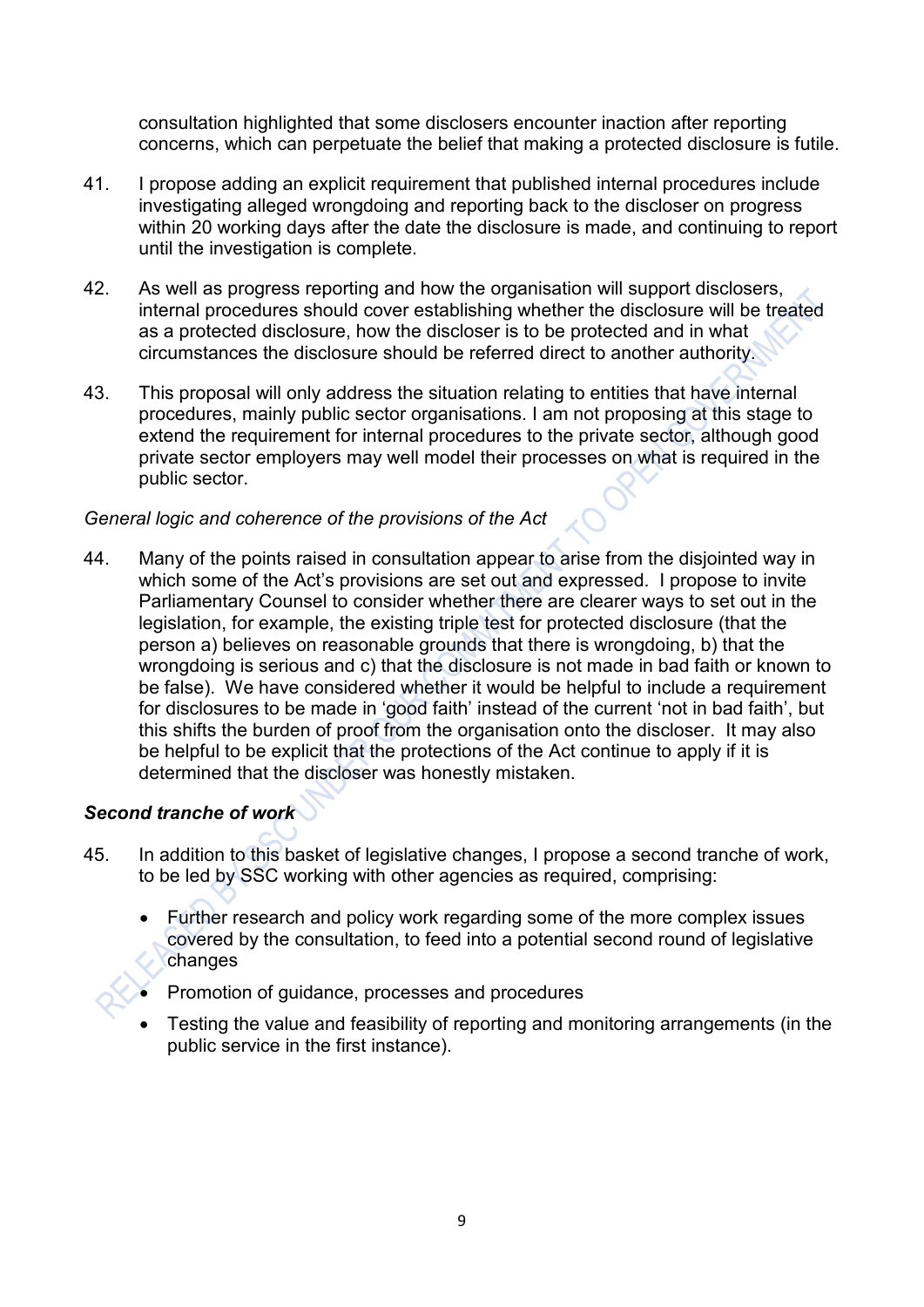### **Matters to consider in further work**



### *Further policy work*

- 46. The policy issues not covered by the initial legislative package above are likely to require joint work with other agencies, especially MBIE, in light of their potential impact on the private sector.
- 47. *Whether to move the threshold for disclosures from 'believe' to 'suspect':* feedback in consultation was that 'believe' may be too high a standard, and that 'suspect' might result in earlier disclosure, for example of matters such as fraud where the discloser may have difficulty getting enough evidence to support 'belief'. However it will be important to ensure that either 'belief' or 'suspicion' are based on reasonable grounds.
- 48. *A 'one stop shop' for protected disclosures:* the Act divides system responsibilities between SSC (administering the Act and responsible for providing leadership to the State services) and the Ombudsman (investigative powers and providing advice and guidance to those using the Act). While there was strong support in consultation for a one stop shop, the diverse expectations expressed in the feedback and officials' analysis show more work needs to be undertaken on:
	- what the functions of a 'one stop shop' would be
	- what powers it would require
	- what it would mean for the current range of appropriate authorities
	- where it would best sit
	- how it would add value
	- whether implementing it would require changes to legislation.
- 49. *Redress for disclosers*: As noted above, consultees were concerned about the costs and time delays involved in seeking redress for retaliatory action through the existing Employment Relations Act and Human Rights Act channels. I am hopeful that more clarity about the obligations on those receiving protected disclosures in the first place will limit the incidence of retaliatory action, but I wish to keep under review the timeliness and costs of the ERA and HRA processes in case there is merit in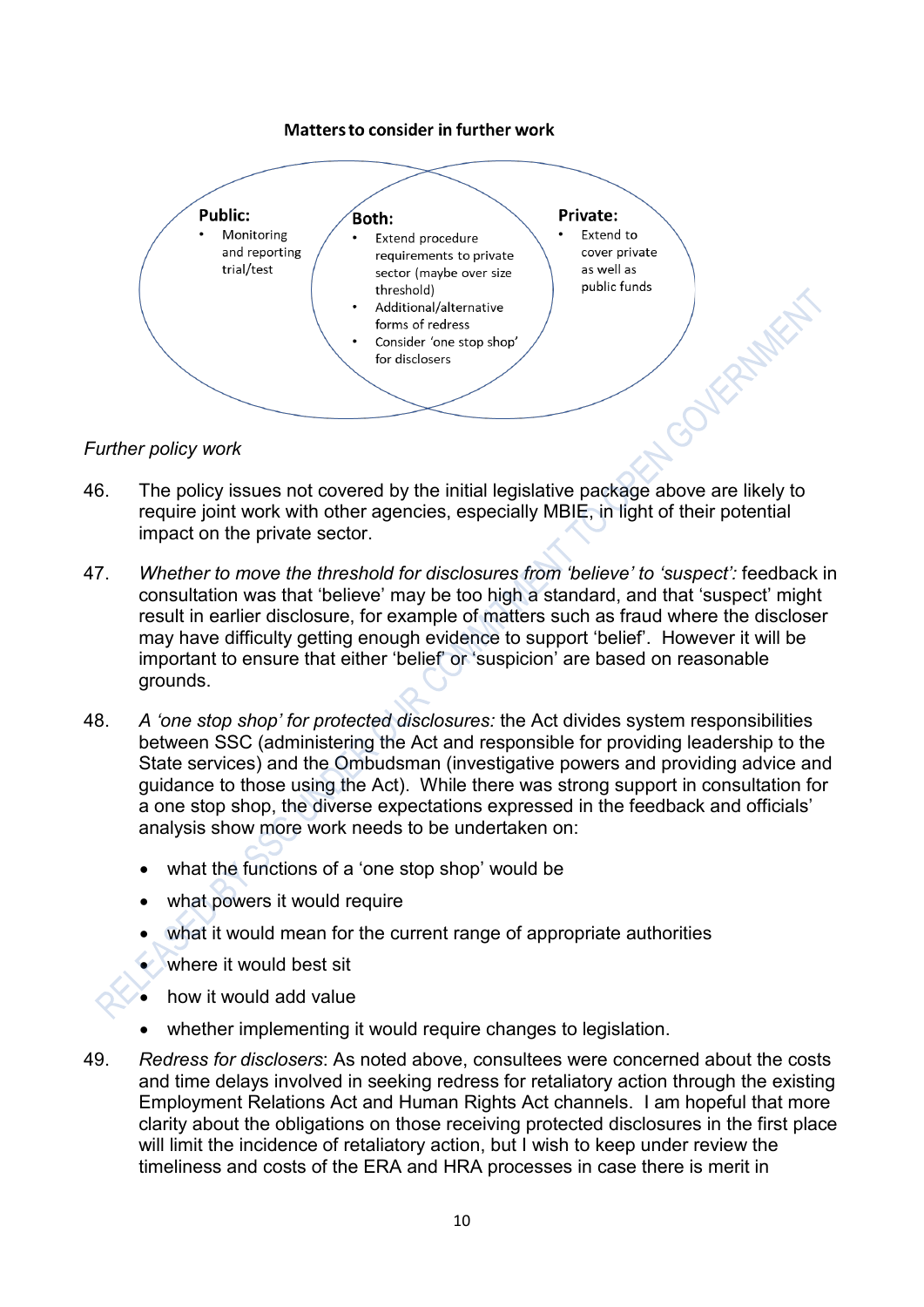establishing another redress mechanism, for example through the courts. MBIE has been asked by Minister Lees-Galloway to prepare an Issues Paper on bullying and harassment at work. Drafting is underway and the Issues Paper is expected to be released in early 2020.

- 50. *Private sector wrongdoing:* The package above extends the definition of serious wrongdoing to cover corrupt or irregular use of **public** funds and resources by private firms. The question arises (for example in light of the recent ANZ scandal) as to whether there is a public interest in whistleblowing regarding misuse of **private** funds and resources, noting that anything that constitutes an 'offence' is already covered by the definition.
- 51. *Private sector procedure requirements:* Allowing disclosers to go direct to an external authority may reduce the potential benefit in requiring private organisations, possibly above a certain size, to have internal procedures for protected disclosures and to support disclosers. However it would be worth revisiting this issue once we have more information on the effectiveness of internal procedures in public organisations.
- 52. *Other issues emerging during consultation on the present proposals*: these include whether there are forms of serious impropriety that would not fall within the 'serious wrongdoing' definition; whether some forms of disclosure should be automatically covered by the Act irrespective of whether 'protected disclosure' status has been requested; whether any additional provisions are required in relation to anonymous disclosures; and whether further protections are needed for those who 'speak up' in non-confidential fora.

## *Building on current work to raise awareness of the Act and encourage use of processes and guidance*

53. SSC is undertaking considerable work developing model processes, procedures and guidance, including promoting the existing Speaking Up standards and driving these through new Positive Workplace Behaviour standards. While there may be work required in the extended public sector, the main issues with awareness and lack of understanding of the Act reside in the private sector. The Ombudsman intends to continue development of guidance on the Protected Disclosures Act that can apply across all organisations in the public and private sectors.

## *Monitoring and reporting within the Public Service*

- 54. Currently no single body collects and reports on the number of protected disclosures, so use of the Act is unclear. Consultation feedback supported better reporting for the public sector, ideally through existing mechanisms, such as MBIE's Mediation Services, agencies' annual reports, or the Office of the Ombudsmen's annual report.
- 55. The Ombudsman and SSC have already undertaken a programme of work to improve Official Information Act compliance in the State services. I propose to ask SSC to investigate requiring statistics on protected disclosures from Public Service departments and departmental agencies in the first instance, to test what, if any, monitoring and reporting arrangements might be practicable and useful in the wider public and private sectors.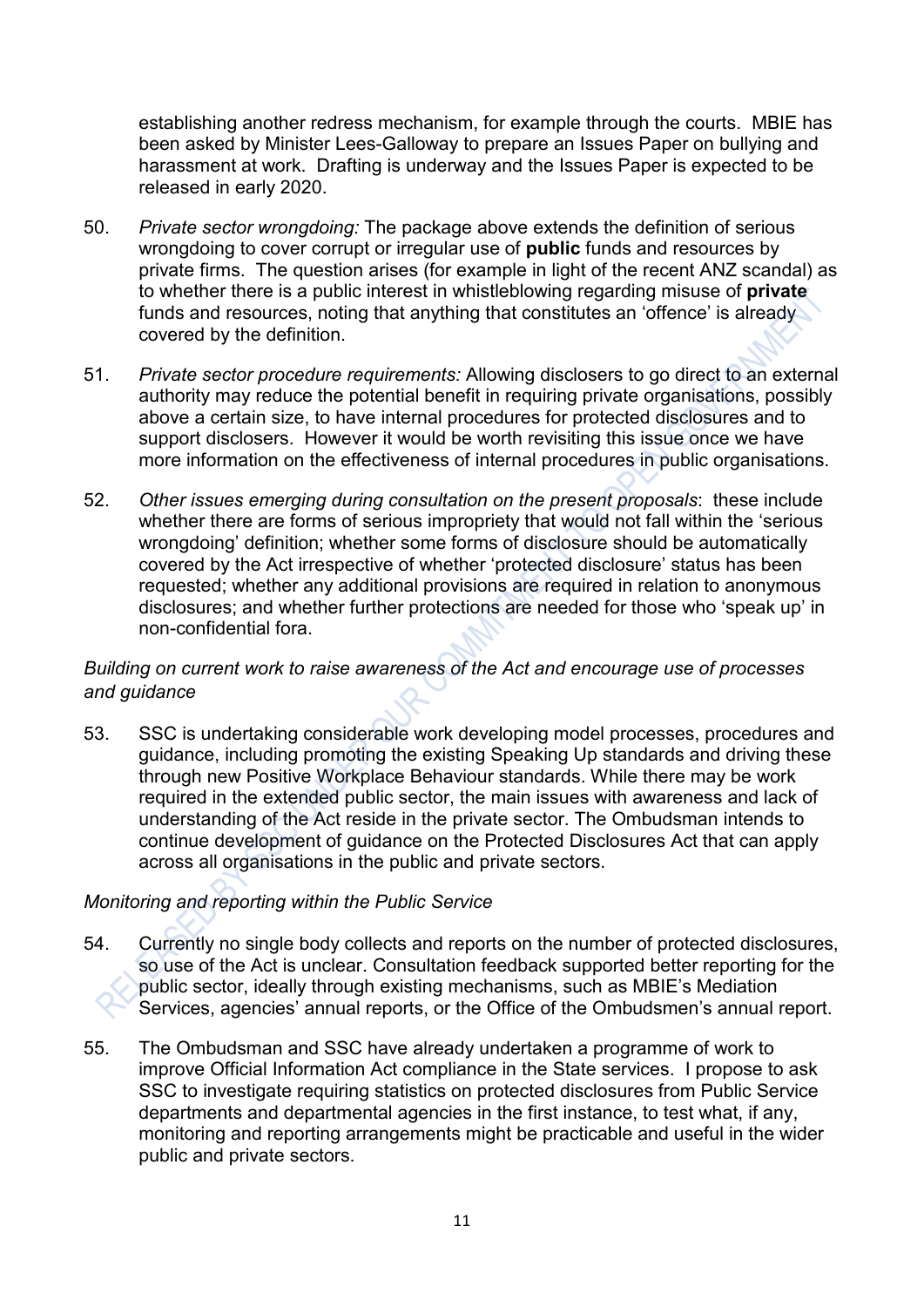56. I propose SSC continue to advance its programme of work including its Speaking Up standards and the work it is leading on positive workplace behaviours, and consulting the Ombudsman on guidance to agencies and organisations, including model procedures, responding to the areas of confusion highlighted during the consultation process, with a view to reconsidering the nature and potential of a 'one stop shop' as part of work on any future Bill.

## **Consultation**

- 57. The following departments and agencies have been consulted on this paper: Crown Law Office, Departments of Conservation, Corrections, Internal Affairs, Prime Minister and Cabinet, Inland Revenue, Education Review Office, Government Communications Security Bureau, Land Information NZ, Ministries of/for Culture and Heritage, Pacific Peoples, Primary Industries, Women, Environment, Business, Innovation and Employment, Defence, Education, Foreign Affairs and Trade, Health, Housing and Urban Development, Justice, Social Development, Transport, Oranga Tamariki, Te Puni Kōkiri, Customs Service, NZ Security and Intelligence Service, Serious Fraud Office, Statistics NZ, Pike River Recovery Agency, The Treasury, Parliamentary Counsel Office, Police, NZ Defence Force, Ombudsman.
- 58. During the development of this paper, officials also contacted representatives of the Ombudsman, Controller and Auditor-General, Inspector of Intelligence and Security, Human Rights Commission, Parliamentary Commissioner for the Environment, Independent Police Conduct Authority, Health and Disability Commissioner, Financial Markets Authority, Worksafe, Local Government NZ, NZ Society of Local Government Managers and Public Service Association to discuss the proposals.
- 59. Feedback from consultees was positive regarding most proposed changes, but some consultees, notably the Ombudsman, Ministry of Justice and the Serious Fraud Office, considered that this package of changes does not go far enough to promote the intent of the Act and were keen to see faster progress on establishing a one stop shop, improving redress, monitoring and reporting. For reasons outlined above these matters are currently proposed for the second tranche of work.
- 60. Following initial targeted consultation and the release of a Cabinet paper and discussion document, the public consultation process was undertaken between 29 October and 21 December 2018. We received 73 submissions in total and held four workshops with 54 attendees. A summary of submissions and the submissions themselves have been published on the SSC website.

## **Financial Implications**

61. None identified. Our consultation indicated that the present number of protected disclosures was too small for agencies to identify the related costs, and an increase in the number of disclosures was not seen by most consultees as likely to result in significant additional costs. Some agencies noted that they have already experienced an increase in internal disclosures through the implementation of the Speaking Up standards, and may receive external disclosures as well under the proposals.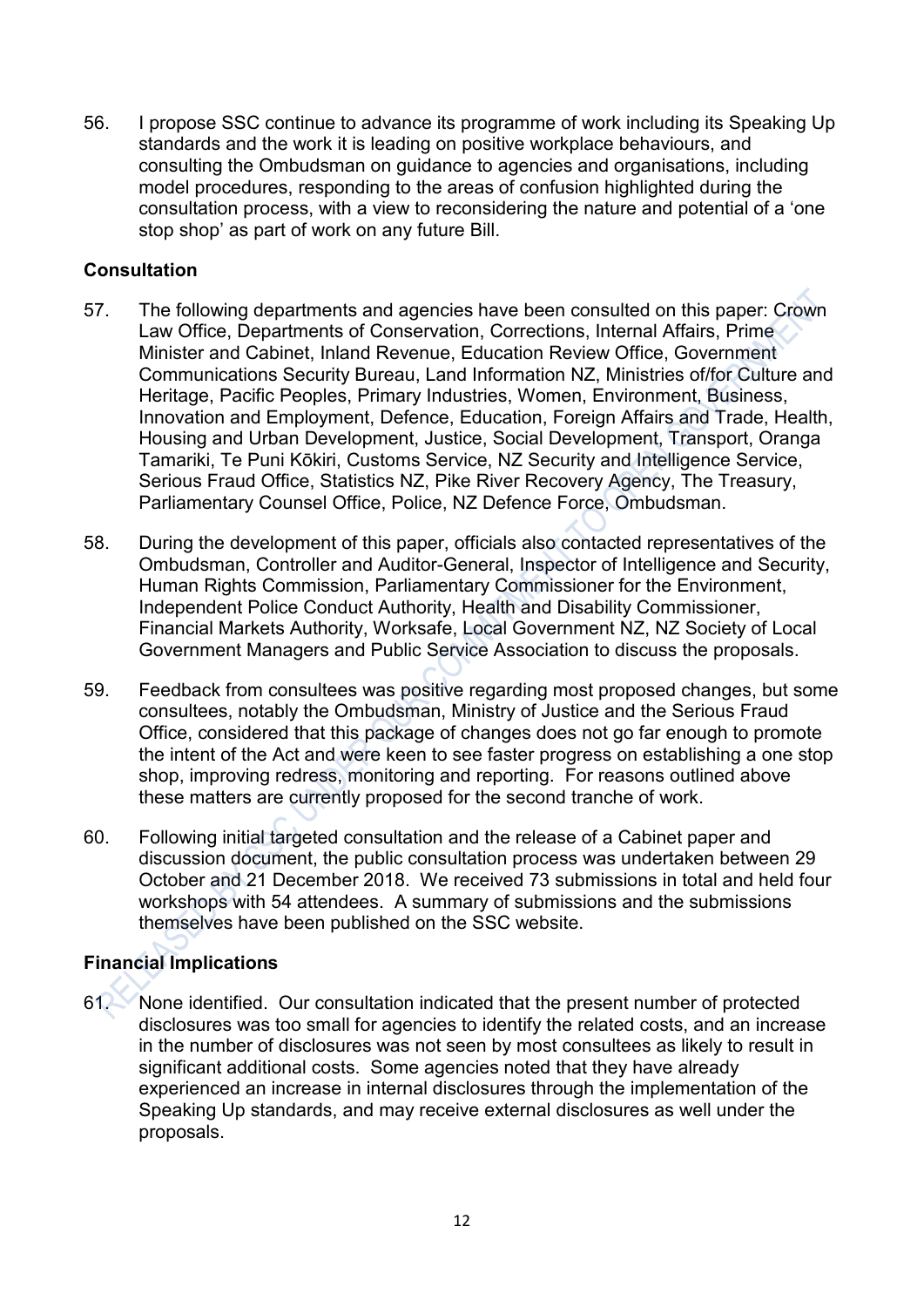## **Legislative Implications**

- 62. Most of the proposals in this paper require legislation. A Bill to update the Protected Disclosure Act is on the 2019 legislative programme with a category 4 priority (introduce in 2019).
- 63. The Act binds the Crown (section 4) and I do not propose to change this.

## **Impact Analysis**

- 64. The Regulatory Impact Assessment is attached as Annex 4. A Quality Assurance Panel with representatives from the Ministry of Justice and the Treasury Regulatory Quality Team has reviewed the 'Protected Disclosures reform' Regulatory Impact Assessment (RIA) produced by the State Services Commission and dated October 2019.
- 65. The Panel considers that the RIA meets Cabinet's quality assurance criteria, with one comment. The RIA contains limited quantitative analysis about the number of people who might benefit from the reforms and of the cost to organisations. The RIA notes that this is partly the result of privacy protections, and that the State Services Commission is to do further work on a monitoring regime that provides information on the use of the provisions while protecting privacy. If this work is successful, the Panel would expect future policy proposals to be accompanied by more quantitative analysis.

## **Human Rights**

66. This paper has no negative implications for human rights and is not inconsistent with the New Zealand Bill of Rights Act 1990 and the Human Rights Act 1993. A Bill of Rights Act vet will be undertaken once the Bill is drafted.

## **Gender Implications and disability perspective**

67. The small number of disclosures to date make it impossible to assess how and to what extent women, people with disabilities, non-binary and transgender and ethnic and religious minorities already make use of the Act and will benefit from these proposals. Bullying and harassment are known to disproportionately affect these groups and corruption is likely to exacerbate uneven power dynamics. The intention of the proposals is to produce better protection for disclosers and greater confidence in their ability to speak up.

## **Proactive Release and Publicity**

68. I intend to release this paper proactively in full and will issue a press release at that time.

## **Recommendations**

- 69. I recommend that the Committee:
	- 1) note that the Protected Disclosures Act 2000 (the Act) aims to promote the public interest by facilitating the disclosure and investigation of serious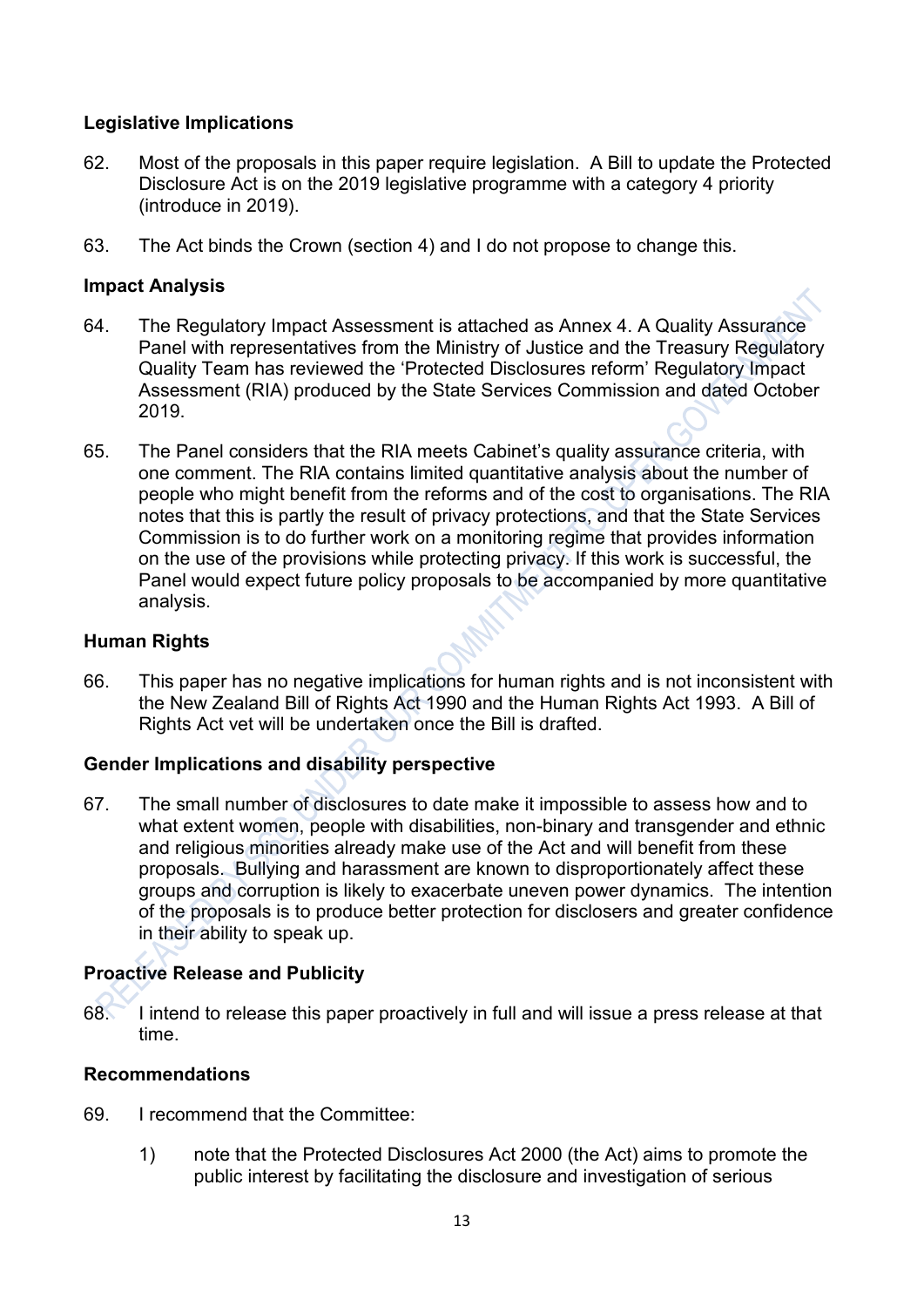wrongdoing in the workplace, and providing protection for employees and other workers who report concerns

- 2) note that the Act covers all workplaces, although some provisions only apply in the public sector
- 3) note that four main problems have been identified with the Act as it stands:
	- o both organisations and disclosers are confused about when to use the Act
	- o disclosers are unclear about how to make a disclosure internally (and some organisations are also unclear about how to respond)
	- o it is hard for disclosers to navigate the system for reporting concerns externally
	- o disclosers fear 'speaking up' because they lack confidence in the protections available to them.
- 4) note that on 13 August 2018, Cabinet decided to undertake a review of the Act and seek public feedback on five cumulative options for change (GOV-18- MIN-0051 refers), namely:
	- o Foundational changes to clarify the existing legislation and improve protections
	- o Allow people to report concerns externally at any time
	- o Introduce dedicated system leadership
	- o Introduce monitoring for the public sector
	- o Introduce monitoring for the private sector.
- 5) note that the legislative recommendations in this paper cover most of the proposals in the first two options, while the other options will be addressed through a second tranche of work
- 6) note that an amendment Bill for the Protected Disclosures Act is on the 2019 legislative programme with a priority of 4 (refer to Select Committee in 2019 if possible)

## *Policy changes*

- 7) note SSC Speaking Up Standards make express provision for support for employees
- 8) agree to require public sector organisations to state in their published internal procedures how support for disclosers will be provided
- 9) agree to allow people to report serious wrongdoing directly to an appropriate authority at any time
- 10) agree that where an appropriate authority considers it appropriate, they will be able to refer the matter back to the workplace organisation for investigation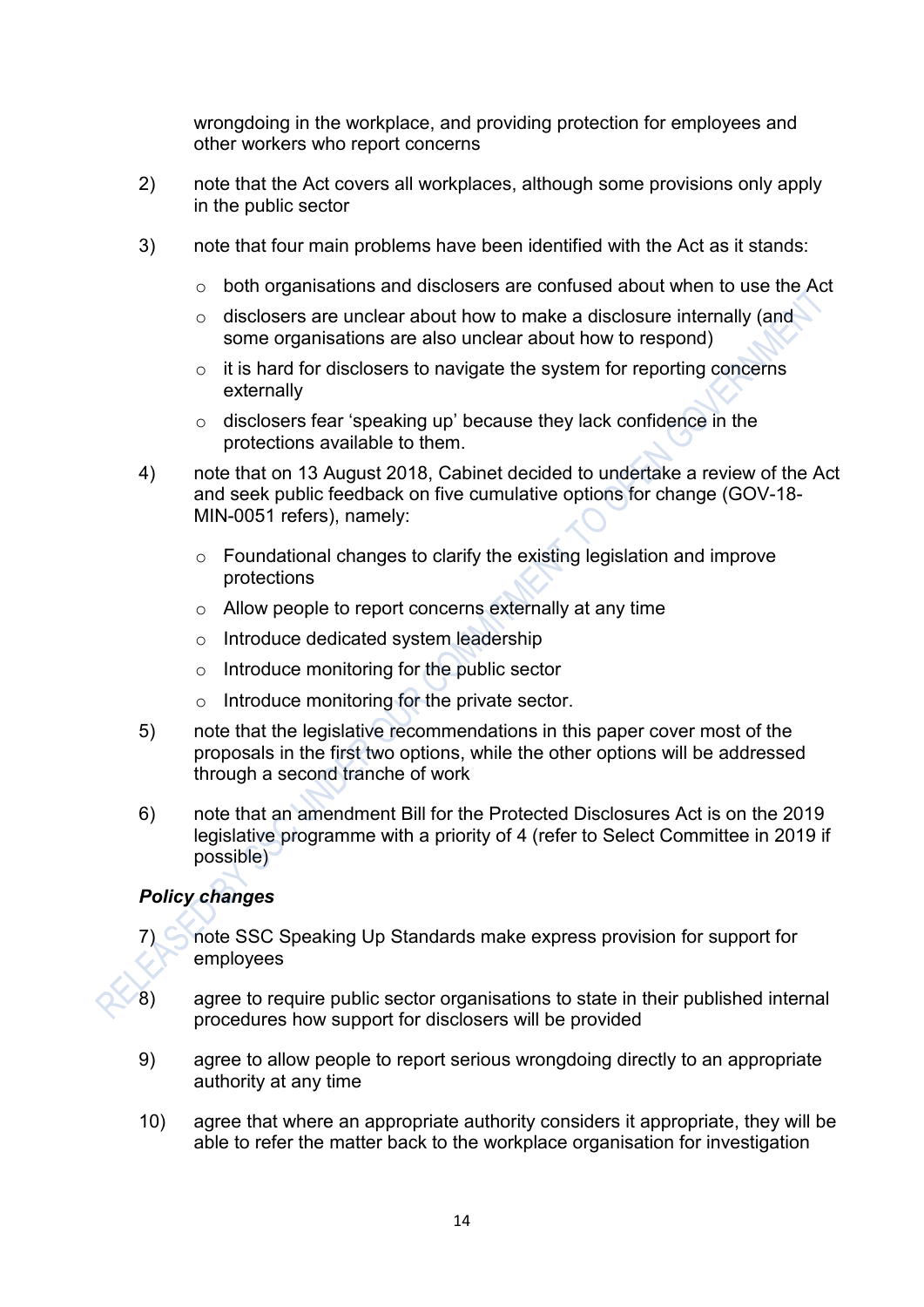- 11) agree that an appropriate authority should have the power to refuse a disclosure on grounds similar to the grounds for refusal in the Ombudsmen Act and Privacy Act
- 12) agree to amend the definition of 'serious wrongdoing' to ensure that unlawful, corrupt, or irregular use of public funds or resources, whether in a public or private organisation, is within the scope of serious wrongdoing
- 13) agree to extend the wording and interpretation of serious wrongdoing by a 'public official' to cover non-government organisation staff carrying out public functions

## *Legislative clarifications*

- 14) agree to create a new Schedule to the Act to name the most likely appropriate authorities for particular subject matter
- 15) note that I also intend to retain the appropriate authority status of the head of any public sector agency
- 16) agree to strengthen protections for disclosers by specifying what any organisation receiving protected disclosures must do
- 17) agree to include or refer to a list of the ways in which retaliation against a discloser may occur
- 18) agree to clarify what key aspects the internal procedures for public sector organisations need to cover
- 19) agree that Parliamentary Counsel examine how to reorganise and reword other provisions in the Act to make it clearer, for example bringing together the different elements (reasonable grounds to believe, serious wrongdoing and not in bad faith) required for a protected disclosure; and clarifying that protection still applies if the discloser is honestly mistaken

## *Second tranche of work*

- 20) note that I have asked the State Services Commission to continue to work on several other policy issues with a view to a second tranche of amendments to the Act, involving other agencies as appropriate:
	- o Options for what a 'one stop shop' for protected disclosures could do, how it would interact with other appropriate authorities, how it could be implemented and what benefit it would provide
	- o The adequacy of the current Employment Relations Act and Human Rights Act channels for redress where disclosers suffer retaliatory action
	- o Whether corrupt or irregular use of private, as well as public, funds and resources needs to be covered in the definition of 'serious wrongdoing'
	- o Whether there is value in requiring private organisations to have internal procedures for protected disclosures and to support disclosers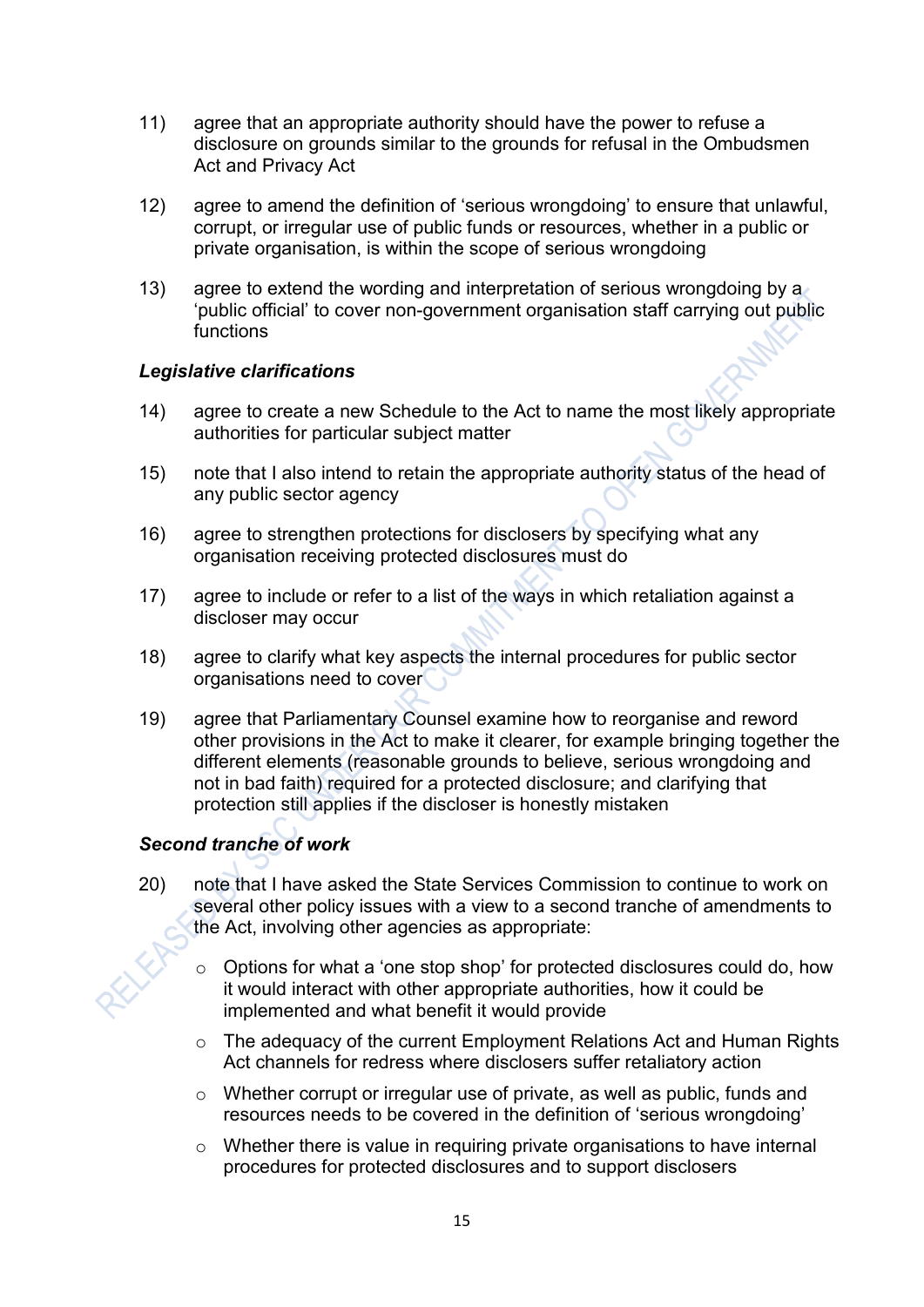- o A potential shift in threshold from 'belief on reasonable grounds' to 'suspect on reasonable grounds'
- 21) note that the State Services Commission is undertaking considerable work developing model processes, procedures and guidance, including the Speaking Up standards and positive workplace behaviour standards, and the Ombudsman has also been developing guidance on the Act applying to public and private sectors
- 22) note that I have requested the State Services Commission to test the feasibility and usefulness of monitoring and reporting arrangements for core government departments
- 23) invite the Minister of State Services to issue drafting instructions to the Parliamentary Counsel Office (PCO) to draft the Bill
- 24) authorise the Minister of State Services, in consultation with other Ministers as appropriate, to make any decisions on minor and technical matters required to finalise the Bill

Authorised for lodgement

Chris Hipkins

Minister of State Services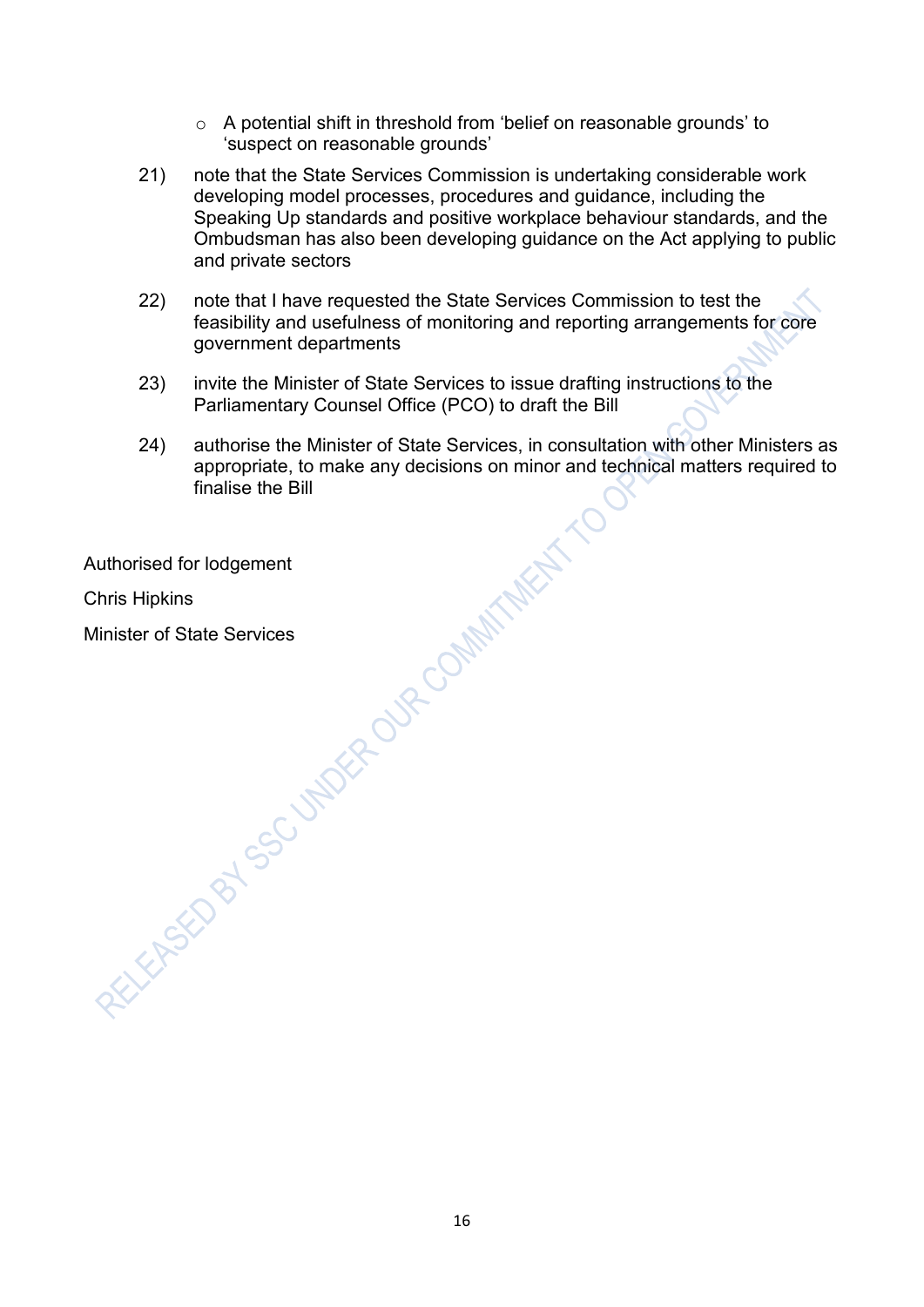### **Problem/goal Current Proposed Why Problem**: both organisations and disclosers are confused about when to use the Act **Goal**: all employees and organisations are familiar with the Act and know when to use it Definition of 'serious wrongdoing' appears to have gaps **Change**: extend the wording and interpretation of serious wrongdoing by a 'public official' to cover non-government organisation staff carrying out government functions Means serious misconduct by private sector staff performing functions on behalf of government is also covered **Change** the definition of 'serious wrongdoing' to cover unlawful, corrupt, or irregular use of public funds or resources, whether in a public or private organisation Currently reads as misuse only 'within' a public organisation Act unclear about ability for recipients of disclosures to refer or decline them except where passing to another appropriate authority **Add** powers for those receiving disclosures to refer the disclosure back to the employing organisation or decline the disclosure for reasons like those in s17 of the Ombudsmen Act and section 71 of the Privacy Act Addresses concerns that authorities may have to deal with disclosures that do not meet the tests in the Act **Problem**: disclosers are unclear about how to make a disclosure internally (and some organisations are also unclear about how to respond) **Goal**: disclosers know who to report to and understand the support that is available to them **Goal**: organisations know what is expected of them and have the skills, competencies and ethics to handle disclosures effectively Little clarity in the Act about when it applies and what recipients of disclosures need to do – for example whether the discloser needs to specifically claim protection under the PDA and at what point the confidentiality requirements start **Change**: specifying what those receiving protected disclosures must do Helps organisations to understand what is required of them, including confirming immediately whether this is intended as a protected disclosure Public sector organisations required to have internal procedures, but little clarity about what these need to cover **Clarify** the internal procedure requirements for public sector organisations More certainty for disclosers

## **Annex 1: How the proposals in this legislative package address the problems and goals**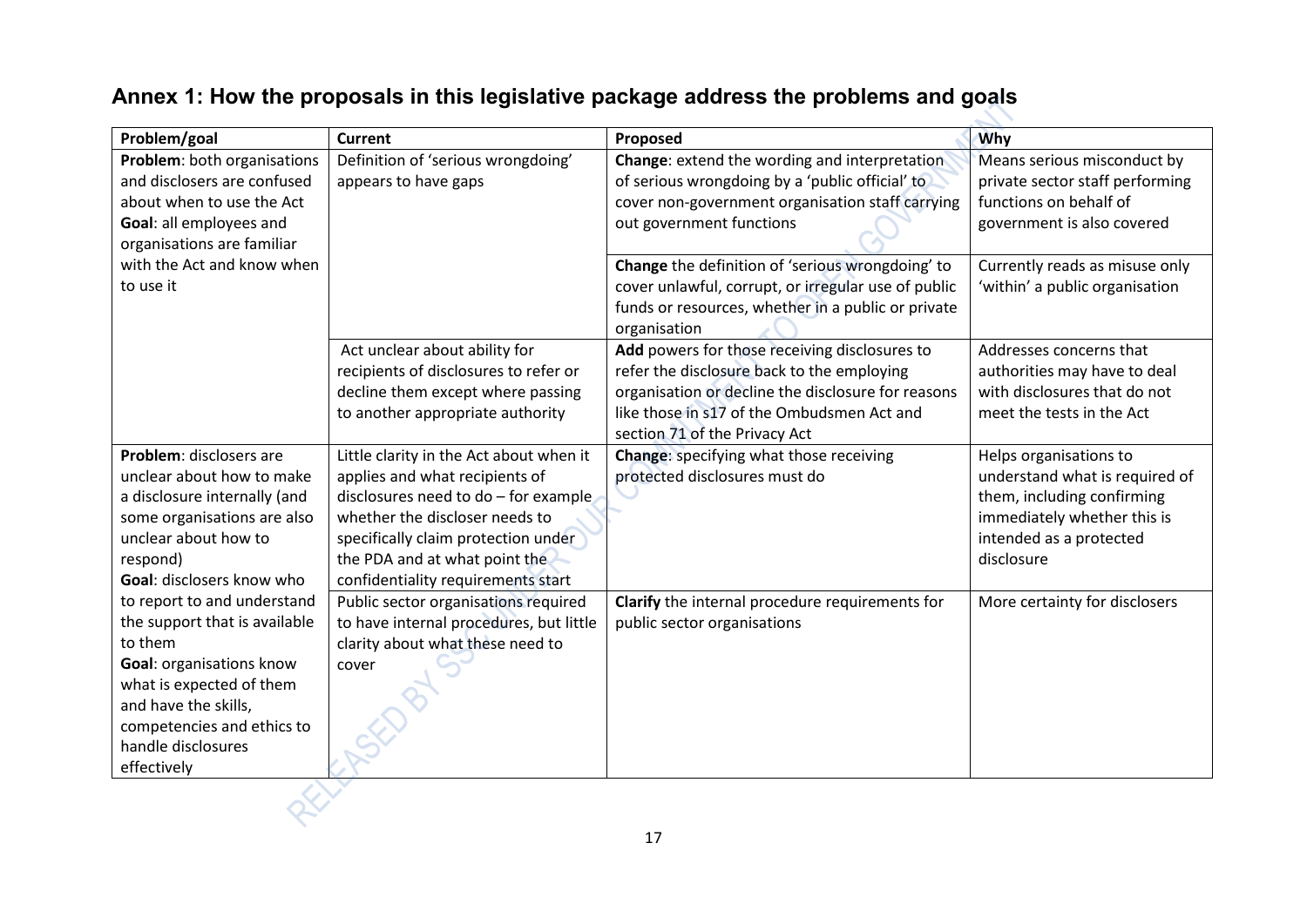| Problem: it is hard for         | Must make disclosure internally and     | Change: allow people to report serious               | Enables disclosers to proceed if |
|---------------------------------|-----------------------------------------|------------------------------------------------------|----------------------------------|
| disclosers to navigate the      | wait 20 working days unless certain     | wrongdoing directly to an appropriate authority      | they have concerns about         |
| system for reporting            | exceptions apply (e.g. believing CE is  | at any time                                          | internal disclosure              |
| concerns externally             | involved in the wrongdoing)             |                                                      |                                  |
| Goal: disclosers know who       | Very large number of potential          | Create a new Schedule to the Act, to be amended      | Gives disclosers better          |
| to report to and understand     | external 'appropriate authorities' to   | from time to time by Order in Council, to name       | information about where to       |
| the support that is available   | receive disclosure                      | the most likely appropriate authorities and          | take their disclosure (without   |
| to them                         |                                         | specify the nature of disclosure/subject matter      | removing 'head of any public     |
| <b>Goal: organisations know</b> |                                         |                                                      | organisation' option)            |
| what is expected of them        |                                         |                                                      |                                  |
| and have the skills,            |                                         |                                                      |                                  |
| competencies and ethics to      |                                         |                                                      |                                  |
| handle disclosures              |                                         |                                                      |                                  |
| effectively                     |                                         |                                                      |                                  |
| Problem: disclosers fear        | Act requires public sector              | Change: require public sector organisations to       | Give disclosers in public        |
| 'speaking up' because they      | organisations to have and publish       | state in their published internal procedures how     | organisations clarity on what    |
| lack confidence in the          | internal procedures for protected       | they will support disclosers                         | they can expect                  |
| protections available to        | disclosures, but not clear what these   |                                                      |                                  |
| them.                           | must cover                              |                                                      |                                  |
| <b>Goal: disclosers have</b>    | Act vague on what those receiving       | Clarify what all receiving protected disclosures     | Both the discloser and the       |
| confidence in the               | disclosures need to do -                | (including appropriate authorities, public and       | person receiving the disclosure  |
| protections available to        | 'confidentiality' section 19 is vaguely | private sector employers) must do                    | are clear about what needs to    |
| them and do not fear            | worded apart from the reasons why       |                                                      | happen                           |
| reprisal                        | confidentiality may be overridden       |                                                      |                                  |
|                                 | Unclear what actions other than         | Clarify the forms that retaliation could take, eg by | Makes it clear that forms of     |
|                                 | dismissal might be grounds for          | reference to the Health and Safety at Work           | detriment other than dismissal   |
|                                 | personal grievance or case to HRC       | 'adverse conduct' provisions in the sections         | can still be basis for           |
|                                 |                                         | covering recourse                                    | grievance/HRC complaint          |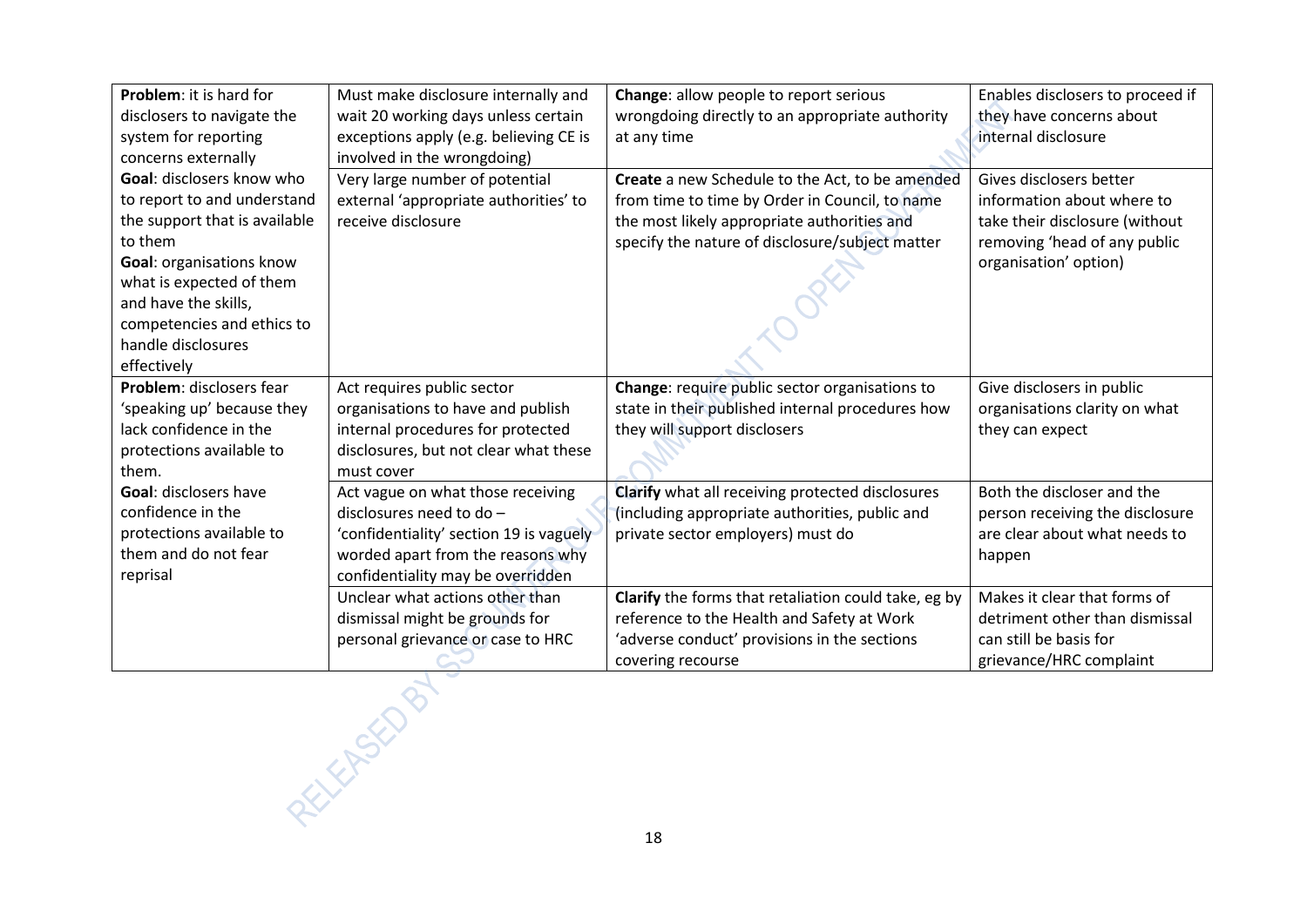## **Annex 2: How the proposals in the consultation document are being progressed**

| Proposal consulted on                                     | In this legislative package                    | Future or non-legislative work                   | Not progressed |
|-----------------------------------------------------------|------------------------------------------------|--------------------------------------------------|----------------|
| Option 1                                                  |                                                |                                                  |                |
| SSC to provide information and guidance                   | n/a                                            | Building on 'Speaking Up' guidance               |                |
| Improving definition of serious wrongdoing:               | Partial - extend to cover misuse of public     | Further work on whether corrupt/irregular use    |                |
| Concerns about corrupt or irregular use of                | funds, resources or power whether by           | of private funds/resources needs to be covered   |                |
| funds/resources in private sector                         | public or private sector                       | (most should be covered under 'offence'?)        |                |
| Excluding workplace bullying and                          | Partial - power to decline to investigate      |                                                  |                |
| harassment                                                | where better covered by other legislation      |                                                  |                |
| Lower threshold to 'suspect' not 'believe' serious        | No                                             | Part of the further work to contribute to        |                |
| wrongdoing                                                |                                                | potential tranche 2 of legislation               |                |
| Obligations for all organisations:                        | Partial - clarify what should be in public     | Further work on whether requiring procedures     | Requirement to |
| To have procedures and what these cover                   | organisations' procedures                      | for private organisations adds value, especially | investigate-   |
| To take action and investigate                            |                                                | as implementing option 2                         | overtaken by   |
|                                                           |                                                |                                                  | option 2       |
| Enhancing protections for disclosers and making           | Partial: clarify forms of retaliation, and     | Further work on potential to require private     |                |
| path to potential compensation for victimisation          | require public sector organisations to         | sector organisations to support disclosers       |                |
| clearer:                                                  | indicate in their procedures how they will     |                                                  |                |
| Clarify link to Human Rights Act                          | support disclosers                             |                                                  |                |
| List forms of retaliation                                 |                                                |                                                  |                |
| Require organisations to provide support to<br>disclosers |                                                |                                                  |                |
| Clarify list of appropriate authorities                   | List key authorities in a Schedule to the Act, |                                                  |                |
|                                                           | but keep backstop of head of any public        |                                                  |                |
|                                                           | sector organisation                            |                                                  |                |
| Option 2 - enable reporting directly to an                | Yes                                            |                                                  |                |
| appropriate authority at any time                         |                                                |                                                  |                |
| <b>Option 3</b> – establish a single oversight body       | <b>No</b>                                      | Part of the further work to contribute to        |                |
|                                                           |                                                | potential tranche 2 of legislation               |                |
| <b>Option 4-introduce reporting obligations and</b>       | No                                             | SSC to work with Public Service to test what     |                |
| monitoring for public sector                              |                                                | reporting and monitoring would add               |                |
| Option 5 - introduce monitoring for all                   | No                                             | Consider if Option 4 shows value                 |                |
| organisations                                             |                                                |                                                  |                |
|                                                           |                                                |                                                  |                |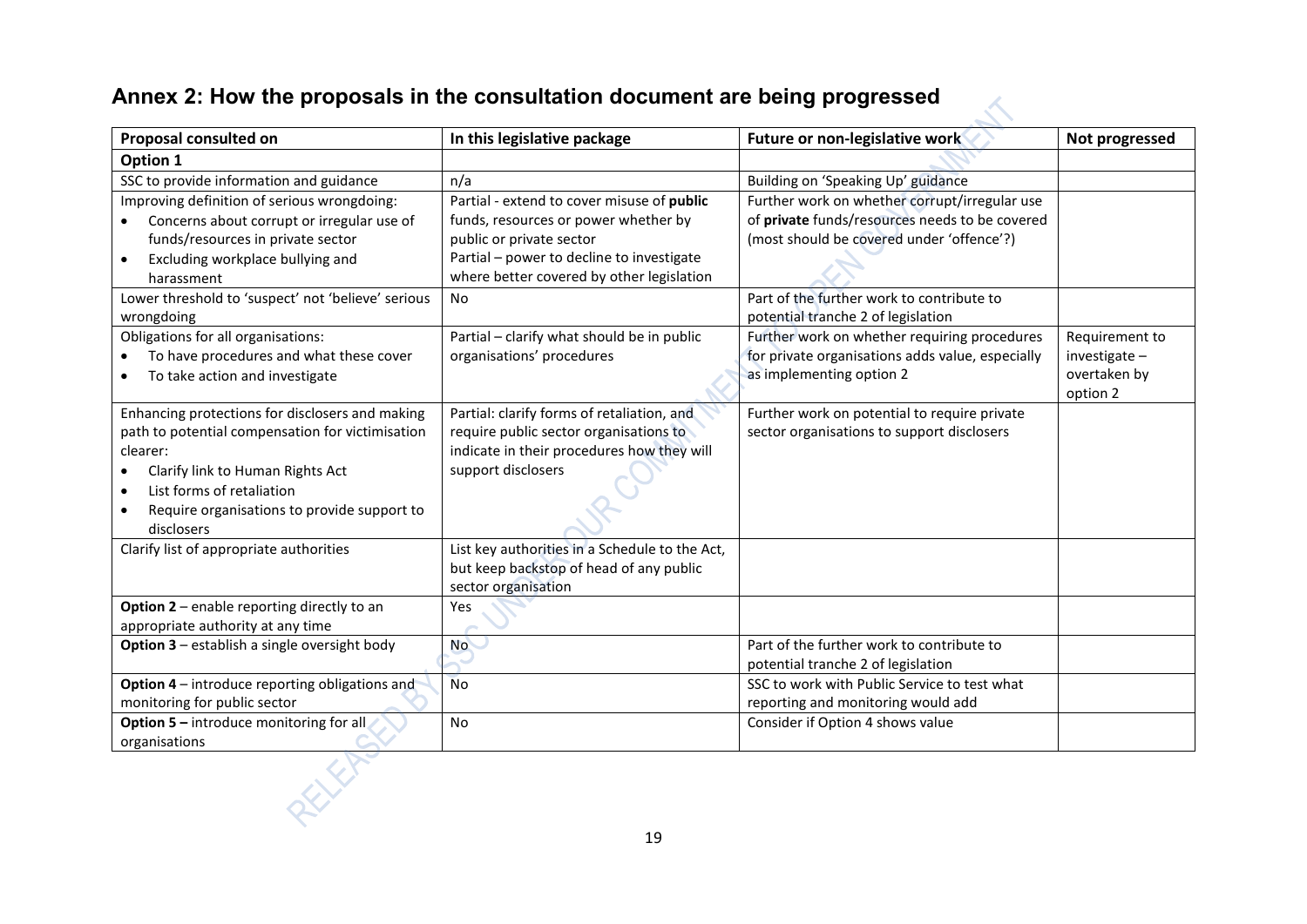Annex 3: Summary of submissions<br>
Mannex 3: Summary of submissions<br>
and the second of the second of the second of the second of the second of the second of the second of the second of the second of the second of the second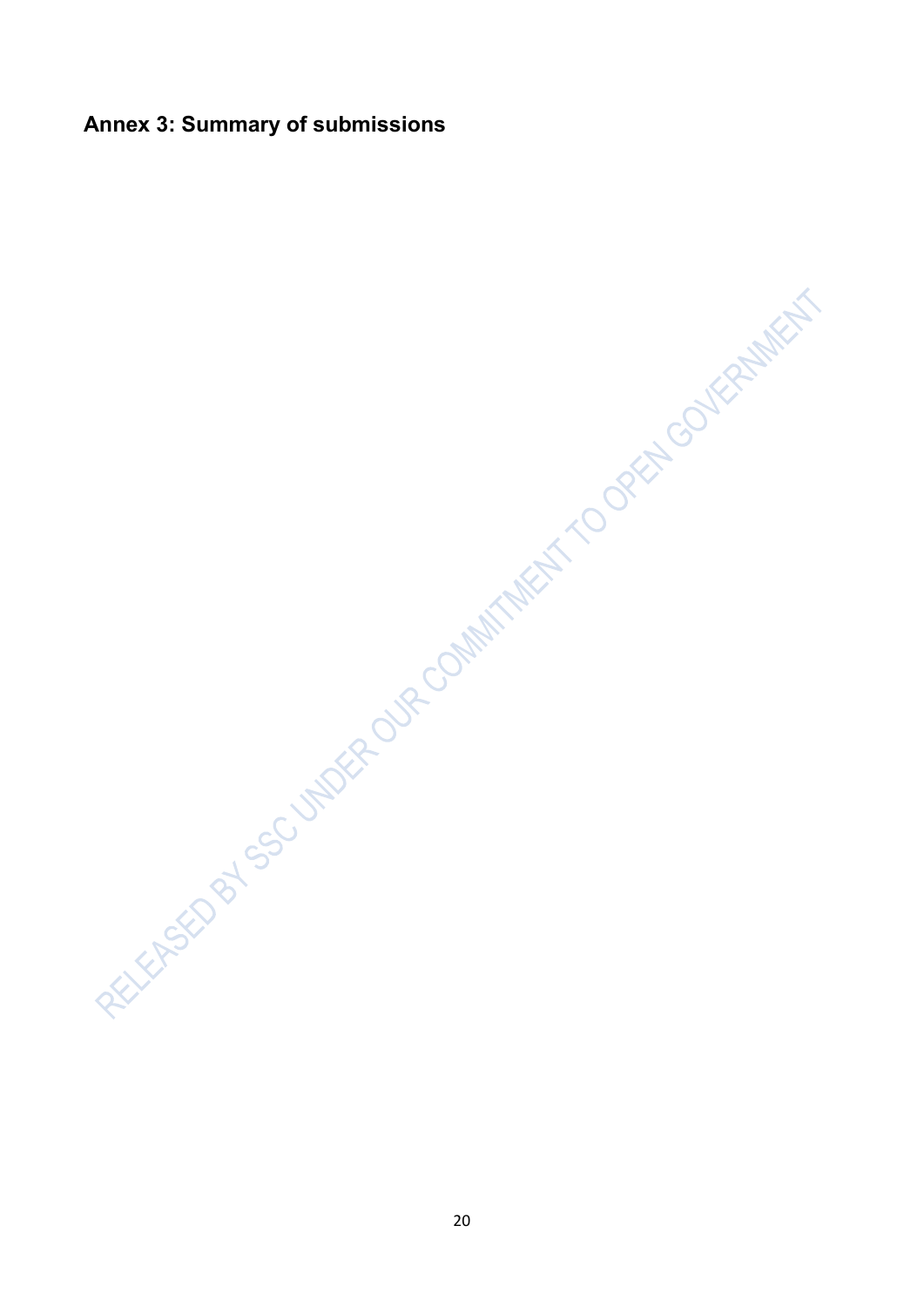Annex 4: Regulatory Impact Assessment<br>
Annex 4: Regulatory Impact Assessment<br>
Annex 4: Regulatory Impact Assessment<br>
Annex 4: Regulatory Impact Assessment<br>
Annex 4: Regulatory Impact Assessment<br>
Annex Assessment<br>
Annex Ass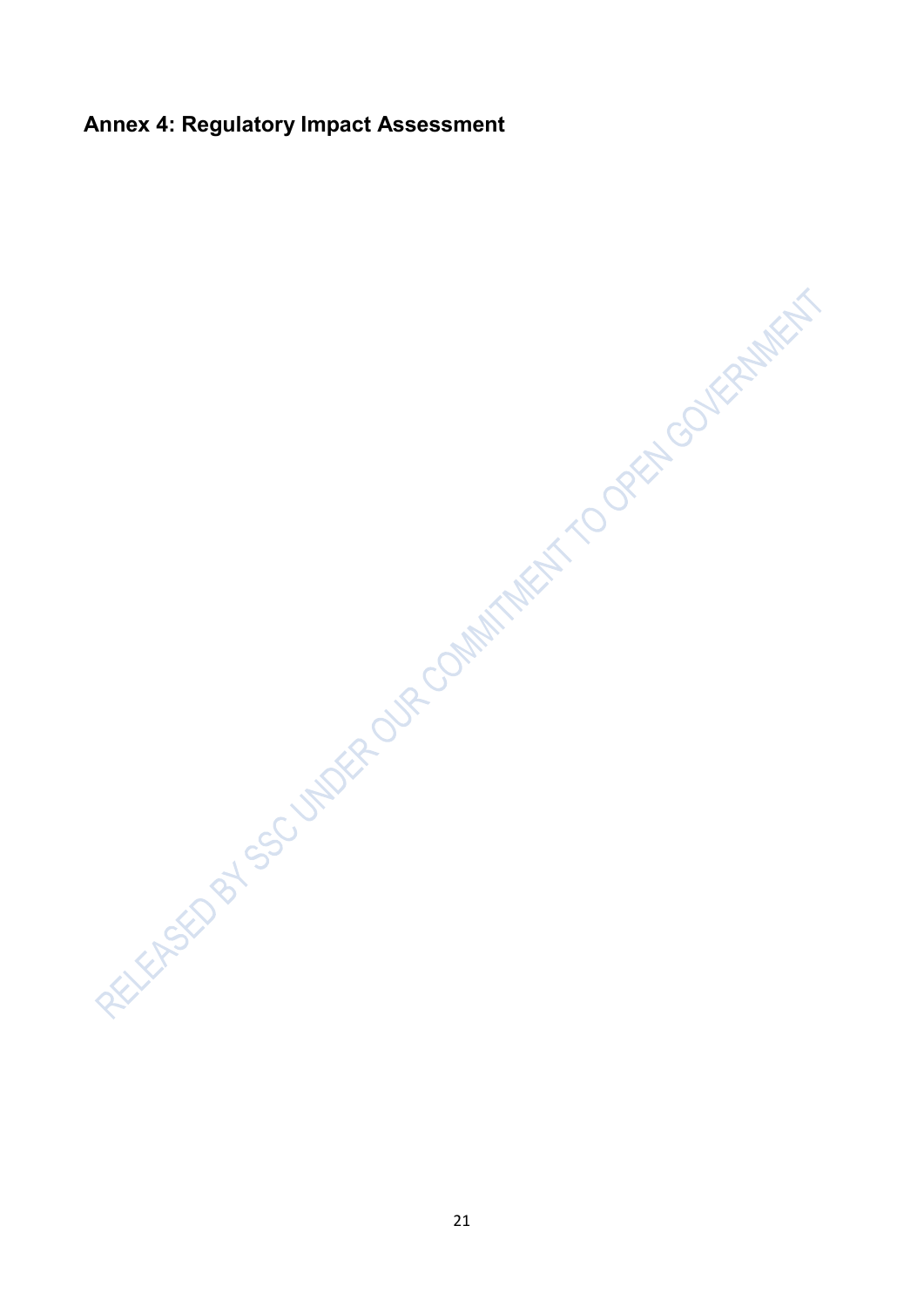LOJ



# **Cabinet Government Administration and Expenditure Review Committee**

## **Minute of Decision**

*This document contains information for the New Zealand Cabinet. It must be treated in confidence and handled in accordance with any security classification, or other endorsement. The information can only be released, including under the Official Information Act 1982, by persons with the appropriate authority.*

## **Review of the Protected Disclosures Act 2000**

### **Portfolio State Services**

On 17 October 2019, the Cabinet Government Administration and Expenditure Review Committee:

- 1 **noted** that:
	- 1.1 the Protected Disclosures Act 2000 (the Act) aims to promote the public interest by facilitating the disclosure and investigation of serious wrongdoing in the workplace, and providing protection for employees and other workers who report concerns;
	- 1.2 the Act covers all workplaces, although some provisions only apply in the public sector:
- 2 **noted** that the State Services Commission identified four main problems with the Act as it stands:
	- 2.1 both organisations and disclosers are confused about when to use the Act;
	- 2.2 disclosers are unclear about how to make a disclosure internally and some organisations are unclear about how to respond;
	- 2.3 disclosers find it hard to navigate the system for reporting concerns externally;
	- 2.4 disclosers fear 'speaking up' because they lack confidence in the protections available to them;
- 3 **noted** that in August 2018, the Cabinet Government Administration and Expenditure Committee agreed to a review of the Act and approved public consultation on the following options for change:
	- 3.1 foundational changes to clarify the existing legislation and improve protections;
	- 3.2 allow people to report concerns externally at any time;
	- 3.3 introduce dedicated system leadership;
	- 3.4 introduce monitoring for the public sector;
	- 3.5 introduce monitoring for the private sector;

[GOV-18-MIN-0051]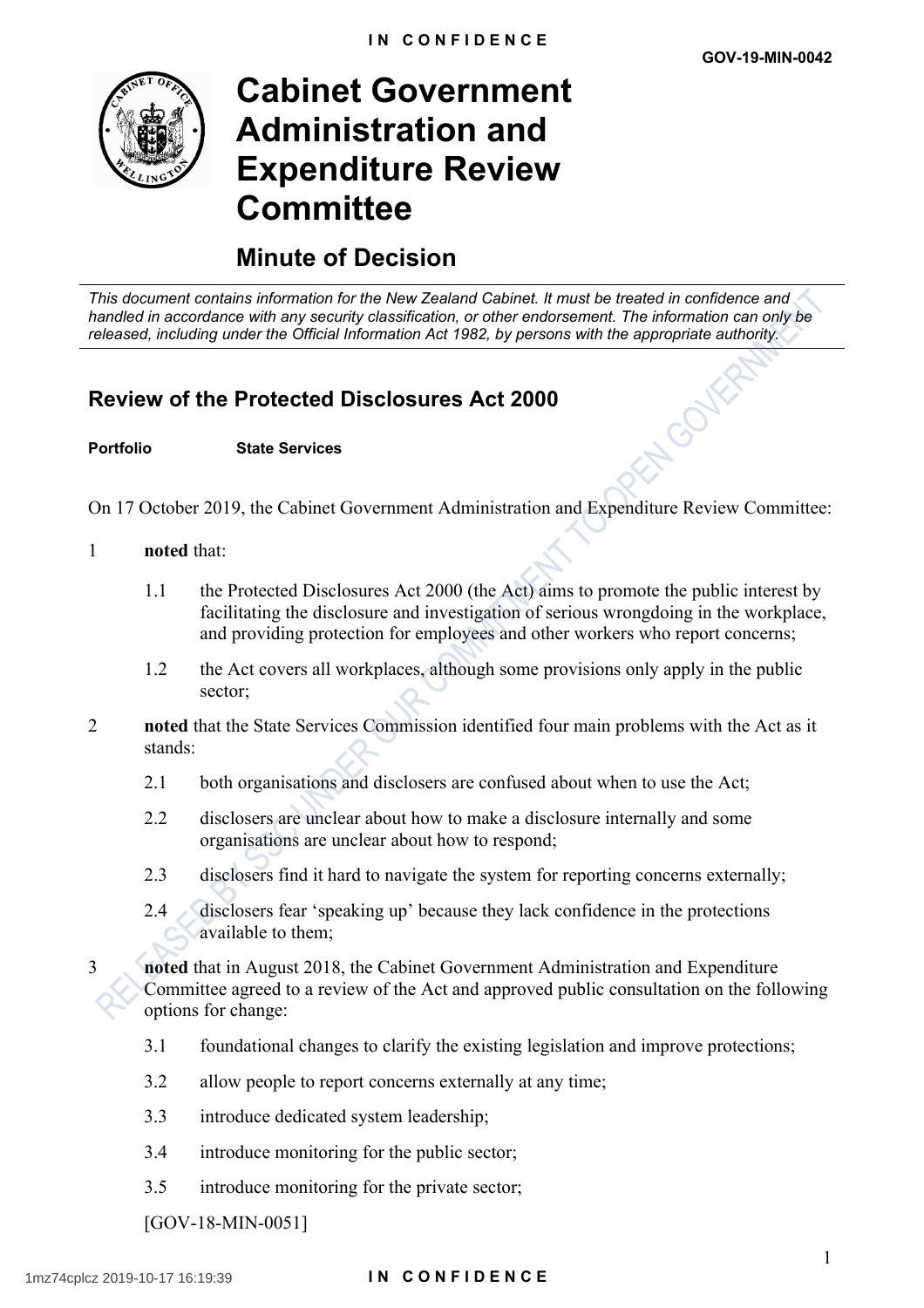### **IN CONFIDENCE**

4 **noted** that the decisions in paragraphs 6 to 11 and 13 to 18 below address the matters in paragraph 3.1 and 3.2 above, while the remaining matters will be addressed through a second tranche of work;

## **Policy changes**

- 5 **noted** that the State Services Commission's Speaking Up Standards make express provision for support for employees;
- 6 **agreed** that public sector organisations be required to state, in their published internal procedures, how support for disclosers will be provided;
- 7 **agreed** that people be allowed to report serious wrongdoing directly to an appropriate authority at any time;
- 8 **agreed** that where an appropriate authority considers it appropriate, they will be able to refer the matter back to the workplace organisation for investigation;
- 9 **agreed** that an appropriate authority have the power to refuse a disclosure on grounds similar to the grounds for refusal in the Ombudsmen Act 1982 and Privacy Act 1993;
- 10 **agreed** to amend the definition of 'serious wrongdoing' to ensure that unlawful, corrupt, or irregular use of public funds or resources, whether in a public or private organisation, is within the scope of serious wrongdoing;
- 11 **agreed** to extend the wording and interpretation of serious wrongdoing by a 'public official' to cover non-government organisation staff carrying out public functions;

## **Legislative clarifications**

- 12 **noted** that the Protected Disclosures Amendment Bill holds a category 4 priority on the 2019 Legislation Programme (to be referred to a select committee in 2019);
- 13 **agreed** to create a new Schedule to the Act to name the most likely appropriate authorities for particular subject matter;
- 14 **noted** that the Minister of State Services intends to retain the appropriate authority status of the head of any public sector agency;
- 15 **agreed** to strengthen protections for disclosers by specifying what any organisation receiving protected disclosures must do;
- 16 **agreed** to include or refer to a list of the ways in which retaliation against a discloser may occur;
- 17<sup>2</sup> **agreed** to clarify what key aspects the internal procedures for public sector organisations need to cover
- 18 **invited** the Minister of State Services to:
	- 18.1 issue drafting instructions to the Parliamentary Counsel Office (PCO) to draft the Bill;
	- 18.2 request that PCO examine how other provisions of the Act may be reorganised and reworded to make it clearer;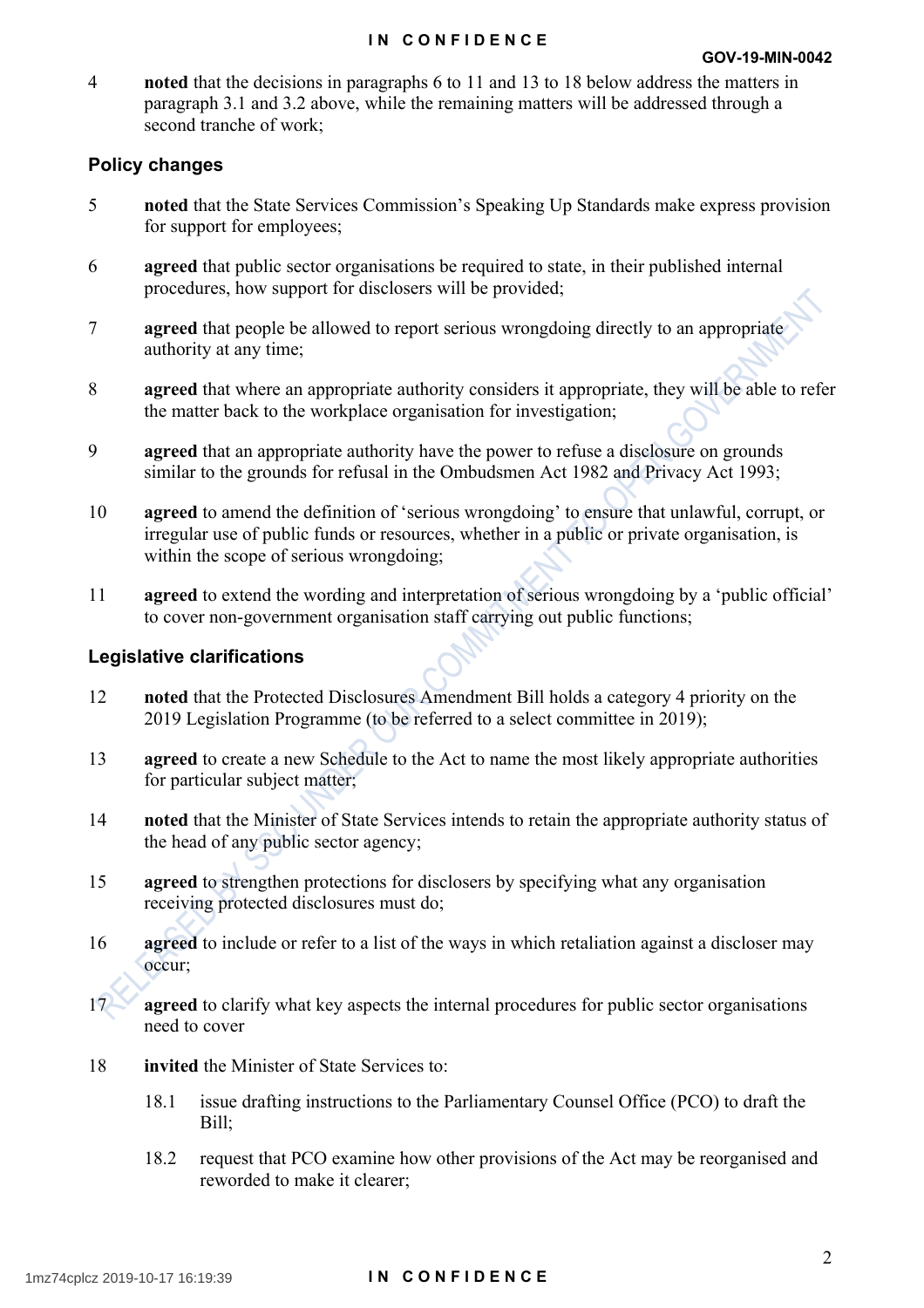### **IN CONFIDENCE**

19 **authorised** the Minister of State Services, in consultation with other Ministers as appropriate, to take decisions on any minor and technical matters required to finalise the Bill;

## **Second tranche of work**

- 20 **noted** that the State Services Commission will continue to work on the following policy issues, with other agencies as appropriate, with a view to a second tranche of amendments to the Act:
	- 20.1 options for what a 'one stop shop' for protected disclosures could do, how it would interact with other appropriate authorities, how it could be implemented and what benefit it would provide;
	- 20.2 the adequacy of the current channels for redress where disclosers suffer retaliatory action under the Employment Relations Act 2000 and the Human Rights Act 1993;
	- 20.3 whether corrupt or irregular use of private, as well as public, funds and resources needs to be covered in the definition of 'serious wrongdoing';
	- 20.4 whether there is value in requiring private organisations to have internal procedures for protected disclosures and to support disclosers;
	- 20.5 a potential shift in threshold from 'belief on reasonable grounds' to 'suspect on reasonable grounds';
- 21 **noted** that the State Services Commission is developing model processes, procedures and guidance in relation to protected disclosures, and that the Ombudsman has also been developing guidance on the Act applying to public and private sectors;
- 22 **noted** that the State Services Commission will test the feasibility and usefulness of monitoring and reporting arrangements for core government departments.

Rachel Clarke Committee Secretary

Rt Hon Winston Peters Hon Chris Hipkins (Chair) Hon Kris Faafoi Hon Ron Mark Hon Tracey Martin Hon Peeni Henare Hon James Shaw

**Present: Officials present from: Officials present from:** Officials Committee for GOV

**Hard-copy distribution:** Minister of State Services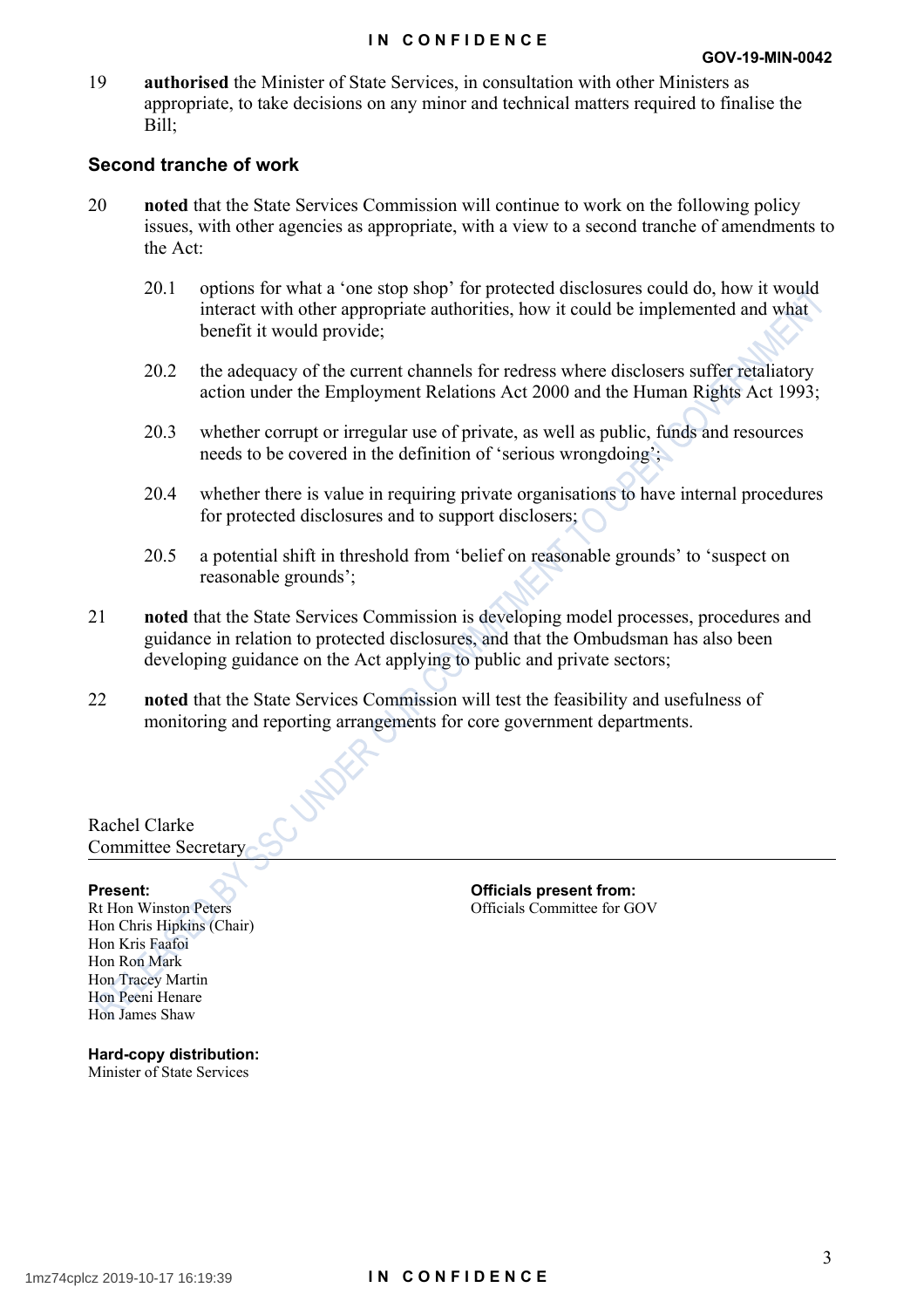

# **Cabinet Government Administration and Expenditure Review Committee**

## **Summary**

*This document contains information for the New Zealand Cabinet. It must be treated in confidence and handled in accordance with any security classification, or other endorsement. The information can only be released, including under the Official Information Act 1982, by persons with the appropriate authority.*

## **Review of the Protected Disclosures Act 2000**

| <b>Portfolio</b>                        | <b>State Services</b>                                                                                                                                                                                                                                                                             |  |  |
|-----------------------------------------|---------------------------------------------------------------------------------------------------------------------------------------------------------------------------------------------------------------------------------------------------------------------------------------------------|--|--|
| <b>Purpose</b>                          | This paper seeks agreement to legislative amendments to strengthen the<br>Protected Disclosures Act 2000 (the Act).                                                                                                                                                                               |  |  |
| <b>Previous</b><br><b>Consideration</b> | In August 2018, the Cabinet Government Administration and Expenditure<br>Committee agreed to a review of the Act and approved the release of material<br>attached to the paper for public consultation [GOV-18-MIN-0051].                                                                         |  |  |
| <b>Summary</b>                          | Public consultation resulted in 73 submissions and 54 attendees at four<br>workshops. Their views are summarised in <b>Annex 3</b> . This, and the review of the<br>Act, found that the current protected disclosures regime is unclear, confusing<br>and creates barriers to making disclosures. |  |  |
|                                         | The Minister of State Services (the Minister) proposes three policy changes,<br>outlined in paragraphs 22 to 30:                                                                                                                                                                                  |  |  |
|                                         | require public sector organisations to state, in internal procedures, how<br>they will support disclosers;                                                                                                                                                                                        |  |  |
| Elfreit                                 | allow disclosers to report serious wrongdoing directly to an appropriate<br>authority at any time;                                                                                                                                                                                                |  |  |
|                                         | clarify the definition of "serious wrongdoing";                                                                                                                                                                                                                                                   |  |  |
|                                         | The Minister also proposes amendments to the Act, set out in <b>Annex 1</b> , to:                                                                                                                                                                                                                 |  |  |
|                                         | name the most likely 'appropriate authorities' by subject matter;                                                                                                                                                                                                                                 |  |  |
|                                         | strengthen protections for disclosers;<br>٠                                                                                                                                                                                                                                                       |  |  |
|                                         | clarify internal procedure requirements for the public sector.                                                                                                                                                                                                                                    |  |  |
|                                         | These changes will build on work being undertaken by the Ombudsman and the<br>State Services Commission (SSC). The Minister also intends to ask the<br>Parliamentary Counsel Office to consider what other changes could be made to<br>clarify the Act.                                           |  |  |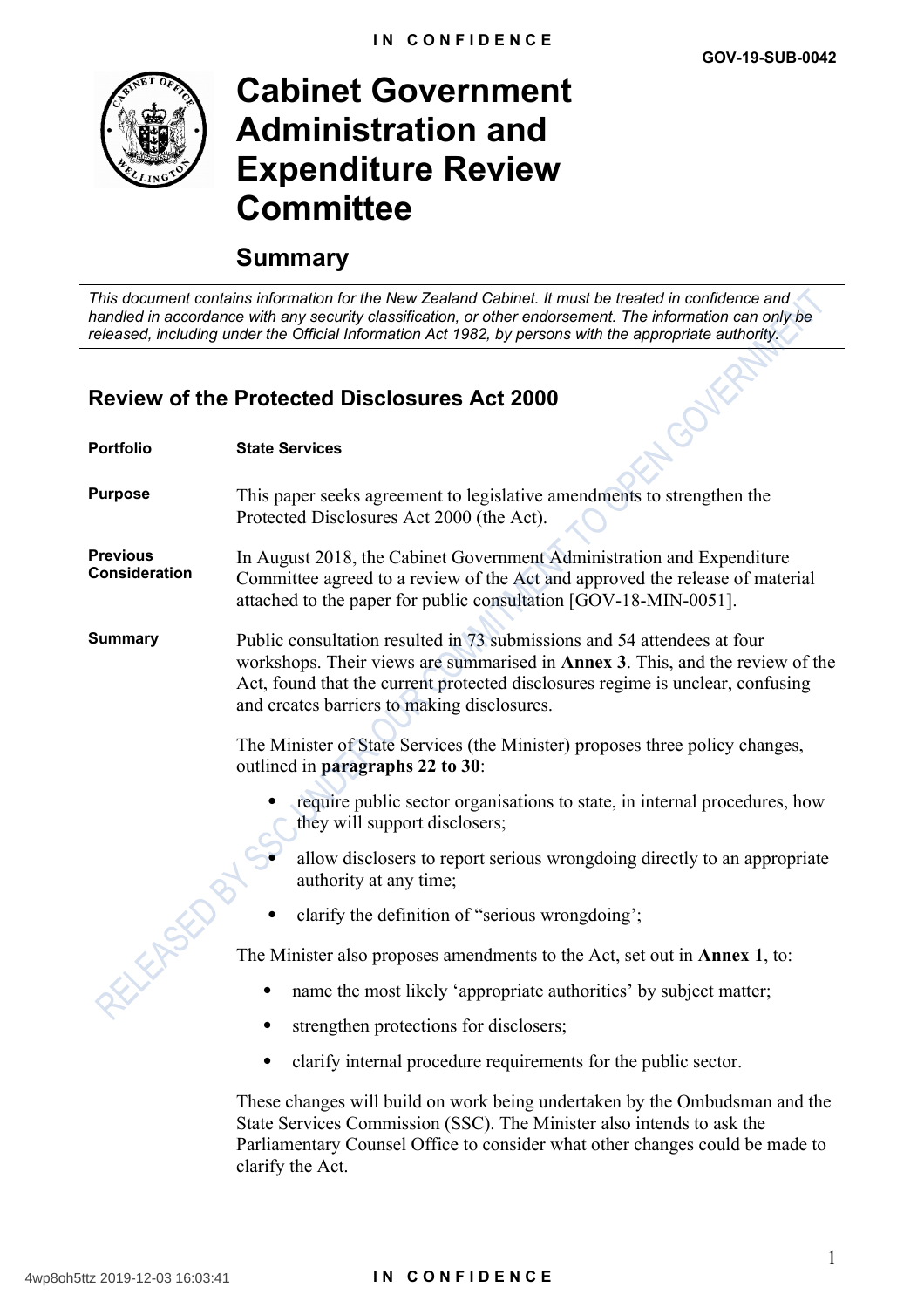### **IN CONFIDENCE**

|                                             | A second tranche of work, to be undertaken in conjunction with relevant<br>agencies, will look at further policy work on the more complex issues raised in<br>consultation, with a potential second round of legislative amendments after<br>2020.                                                                                                                                                                                   |
|---------------------------------------------|--------------------------------------------------------------------------------------------------------------------------------------------------------------------------------------------------------------------------------------------------------------------------------------------------------------------------------------------------------------------------------------------------------------------------------------|
| <b>Regulatory</b><br><b>Impact Analysis</b> | A Regulatory Impact Analysis is attached. A cross-agency Quality Assurance<br>Panel considers that it meets the quality assurance criteria, but comment that it<br>contains limited quantitative analysis about the number of people who may<br>benefit from these reforms and of the cost to organisations.                                                                                                                         |
| <b>Baseline</b><br><b>Implications</b>      | None from this paper.                                                                                                                                                                                                                                                                                                                                                                                                                |
| Legislative<br><b>Implications</b>          | Legislation will be required to give effect to these proposals. The Protected<br>Disclosures Amendment Bill holds a category 4 priority on the 2019 Legislation<br>Programme (to be referred to a select committee in 2019).                                                                                                                                                                                                         |
| <b>Timing Issues</b>                        | None.                                                                                                                                                                                                                                                                                                                                                                                                                                |
| Announcement                                | The Minister intends to issue a media statement                                                                                                                                                                                                                                                                                                                                                                                      |
| <b>Proactive</b><br><b>Release</b>          | The Minister intends to proactively release the paper under GOV-19-SUB-0042<br>in full.                                                                                                                                                                                                                                                                                                                                              |
| <b>Consultation</b>                         | Paper prepared by SSC. DPMC (Prime Minister), MCH, Corrections, Treasury,<br>Crown Law, GCSB, NZSIS, Pike River Recovery Agency, IR, LINZ, MPP,<br>Defence, MoE, MFAT, MoH, MHUD (Housing), MSD, MoT, Customs, Police,<br>OT, PCO, SFO, Stats NZ, TPK, DIA (Community and Voluntary Sector), and<br>DoC were consulted. The Ombudsman, IPCA, Health and Disability<br>Commissioner, FMA, Worksafe, LGNZ and PSA were also consulted. |
|                                             | The Minister indicates that the Minister of Corrections, Minister of Finance,<br>Minister for Economic Development, Minister of Justice, Minister for Social<br>Development, Attorney-General, Minister of Police, Minister for ACC, Minister<br>of Agriculture, Minister of Defence, Minister for Children, Minister for Women<br>and Minister for Land Information were consulted.                                                 |
|                                             | The Minister also indicates that New Zealand First and the Green Party were<br>consulted.                                                                                                                                                                                                                                                                                                                                            |

## **The Minister of State Services recommends that the Committee:**

1 note that:

- 1.1 the Protected Disclosures Act 2000 (the Act) aims to promote the public interest by facilitating the disclosure and investigation of serious wrongdoing in the workplace, and providing protection for employees and other workers who report concerns;
- 1.2 the Act covers all workplaces, although some provisions only apply in the public sector;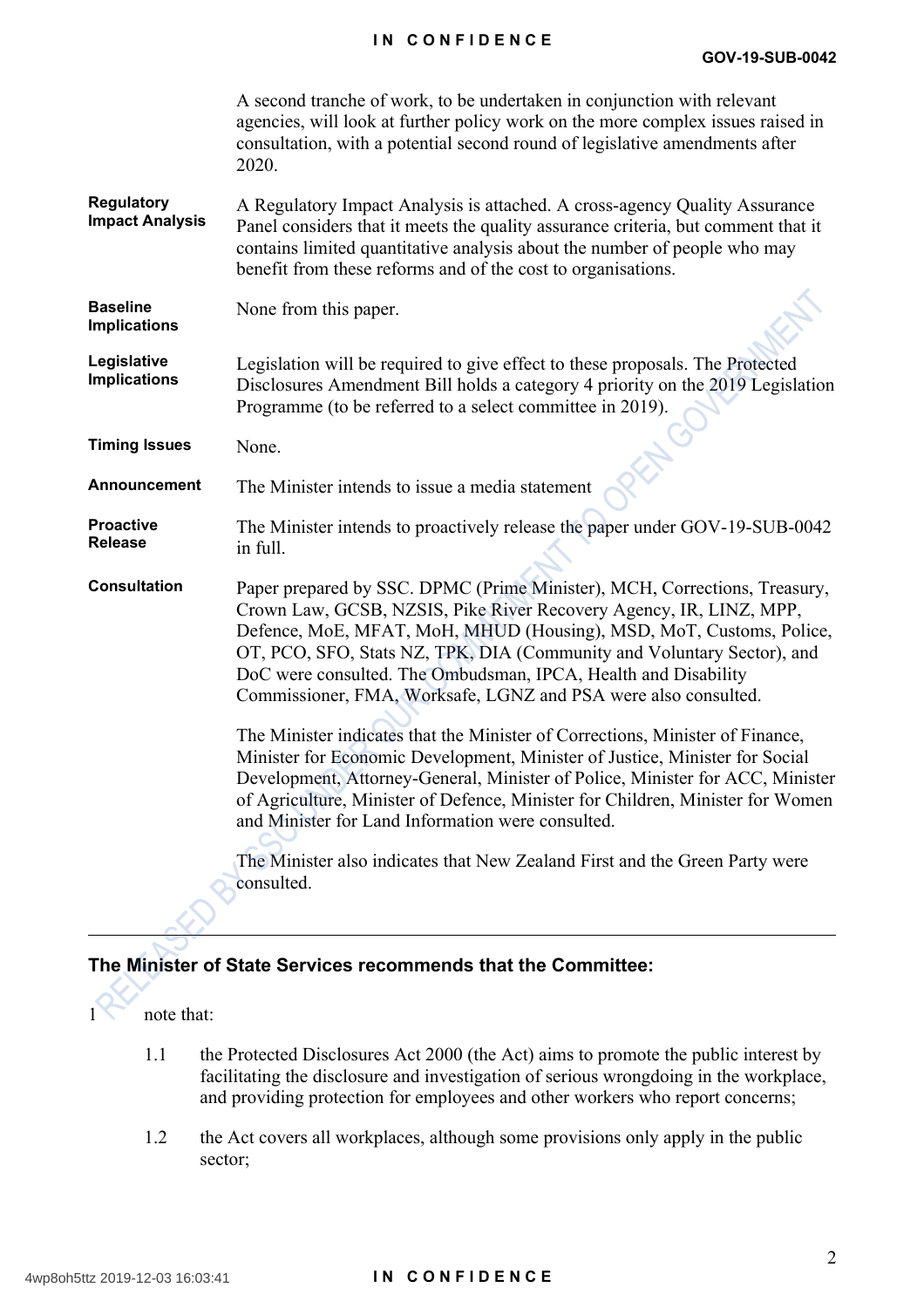- 2 note that the State Services Commission identified four main problems with the Act as it stands:
	- 2.1 both organisations and disclosers are confused about when to use the Act;
	- 2.2 disclosers are unclear about how to make a disclosure internally and some organisations are unclear about how to respond;
	- 2.3 disclosers find it hard to navigate the system for reporting concerns externally;
	- 2.4 disclosers fear 'speaking up' because they lack confidence in the protections available to them;
- 3 note that in August 2018, the Cabinet Government Administration and Expenditure Committee agreed to a review of the Act and approved public consultation on the following options for change:
	- 3.1 foundational changes to clarify the existing legislation and improve protections;
	- 3.2 allow people to report concerns externally at any time;
	- 3.3 introduce dedicated system leadership;
	- 3.4 introduce monitoring for the public sector;
	- 3.5 introduce monitoring for the private sector;

[GOV-18-MIN-0051]

4 note that the changes in the paper under GOV-19-SUB-0042 address the matters in paragraph 3.1 and 3.2 above, while the remaining matters will be addressed through a second tranche of work;

## **Policy changes**

- 5 note that the State Services Commission's Speaking Up Standards make express provision for support for employees;
- 6 agree that public sector organisations be required to state, in their published internal procedures, how support for disclosers will be provided;
- 7 agree that people be allowed to report serious wrongdoing directly to an appropriate authority at any time;
- 8 agree that where an appropriate authority considers it appropriate, they will be able to refer the matter back to the workplace organisation for investigation;
- 9 agree that an appropriate authority have the power to refuse a disclosure on grounds similar to the grounds for refusal in the Ombudsmen Act 1982 and Privacy Act 1993;
- 10 agree to amend the definition of 'serious wrongdoing' to ensure that unlawful, corrupt, or irregular use of public funds or resources, whether in a public or private organisation, is within the scope of serious wrongdoing;
- 11 agree to extend the wording and interpretation of serious wrongdoing by a 'public official' to cover non-government organisation staff carrying out public functions;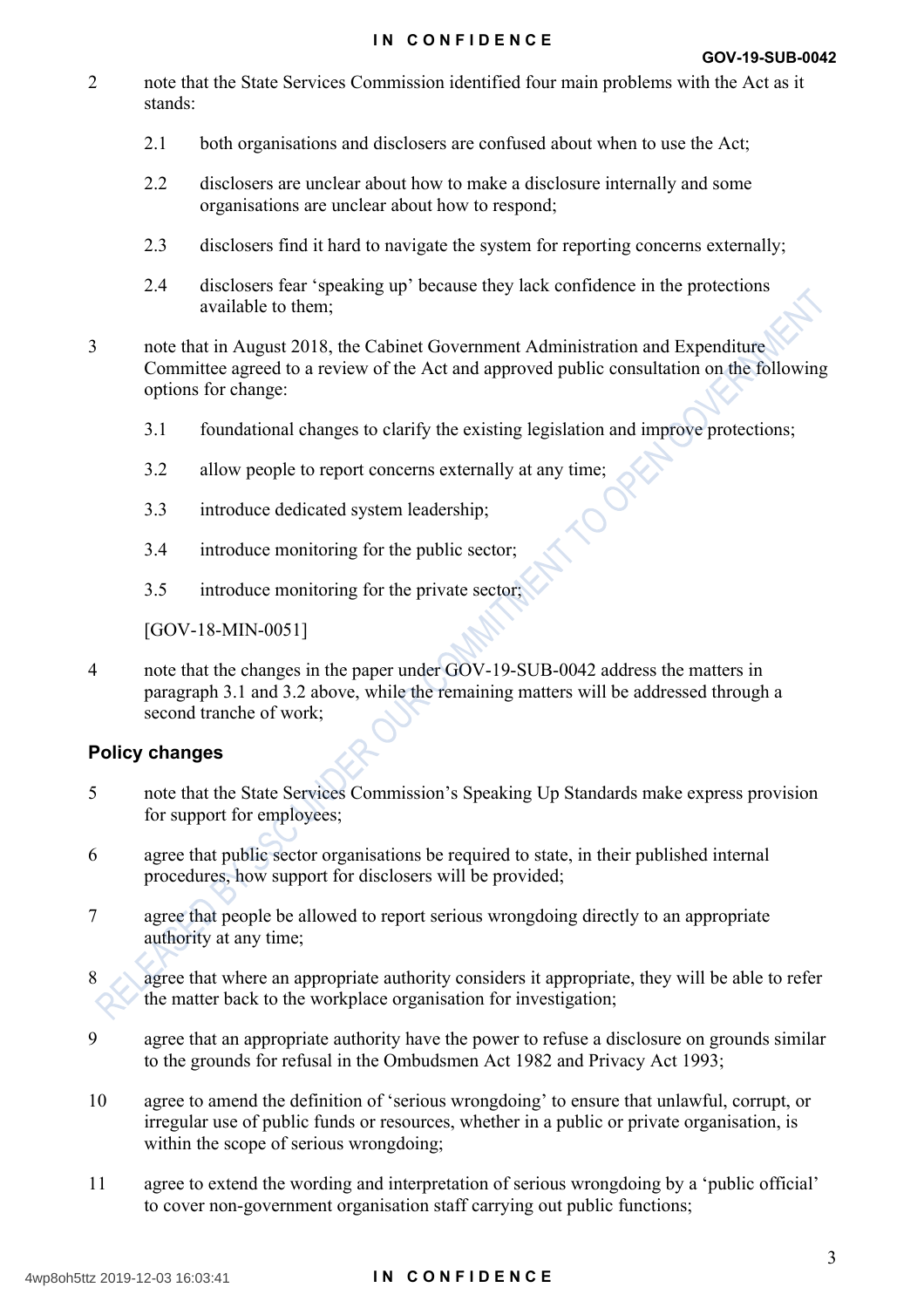### **IN CONFIDENCE**

### **Legislative clarifications**

- 12 note that the Protected Disclosures Amendment Bill holds a category 4 priority on the 2019 Legislation Programme (to be referred to a select committee in 2019);
- 13 agree to create a new Schedule to the Act to name the most likely appropriate authorities for particular subject matter;
- 14 note that the Minister of State Services intends to retain the appropriate authority status of the head of any public sector agency;
- 15 agree to strengthen protections for disclosers by specifying what any organisation receiving protected disclosures must do;
- 16 agree to include or refer to a list of the ways in which retaliation against a discloser may occur;
- 17 agree to clarify what key aspects the internal procedures for public sector organisations need to cover
- 18 invite the Minister of State Services to:
	- 18.1 issue drafting instructions to the Parliamentary Counsel Office (PCO) to draft the Bill;
	- 18.2 request that PCO examine how other provisions of the Act may be reorganised and reworded to make it clearer;
- 19 authorise the Minister of State Services, in consultation with other Ministers as appropriate, to take decisions on any minor and technical matters required to finalise the Bill;

### **Second tranche of work**

- 20 note that the State Services Commission will continue to work on the following policy issues, with other agencies as appropriate, with a view to a second tranche of amendments to the Act:
	- 20.1 options for what a 'one stop shop' for protected disclosures could do, how it would interact with other appropriate authorities, how it could be implemented and what benefit it would provide;
	- 20.2 the adequacy of the current channels for redress where disclosers suffer retaliatory action under the Employment Relations Act 2000 and the Human Rights Act 1993;
	- 20.3 whether corrupt or irregular use of private, as well as public, funds and resources needs to be covered in the definition of 'serious wrongdoing';
	- 20.4 whether there is value in requiring private organisations to have internal procedures for protected disclosures and to support disclosers;
	- 20.5 a potential shift in threshold from 'belief on reasonable grounds' to 'suspect on reasonable grounds';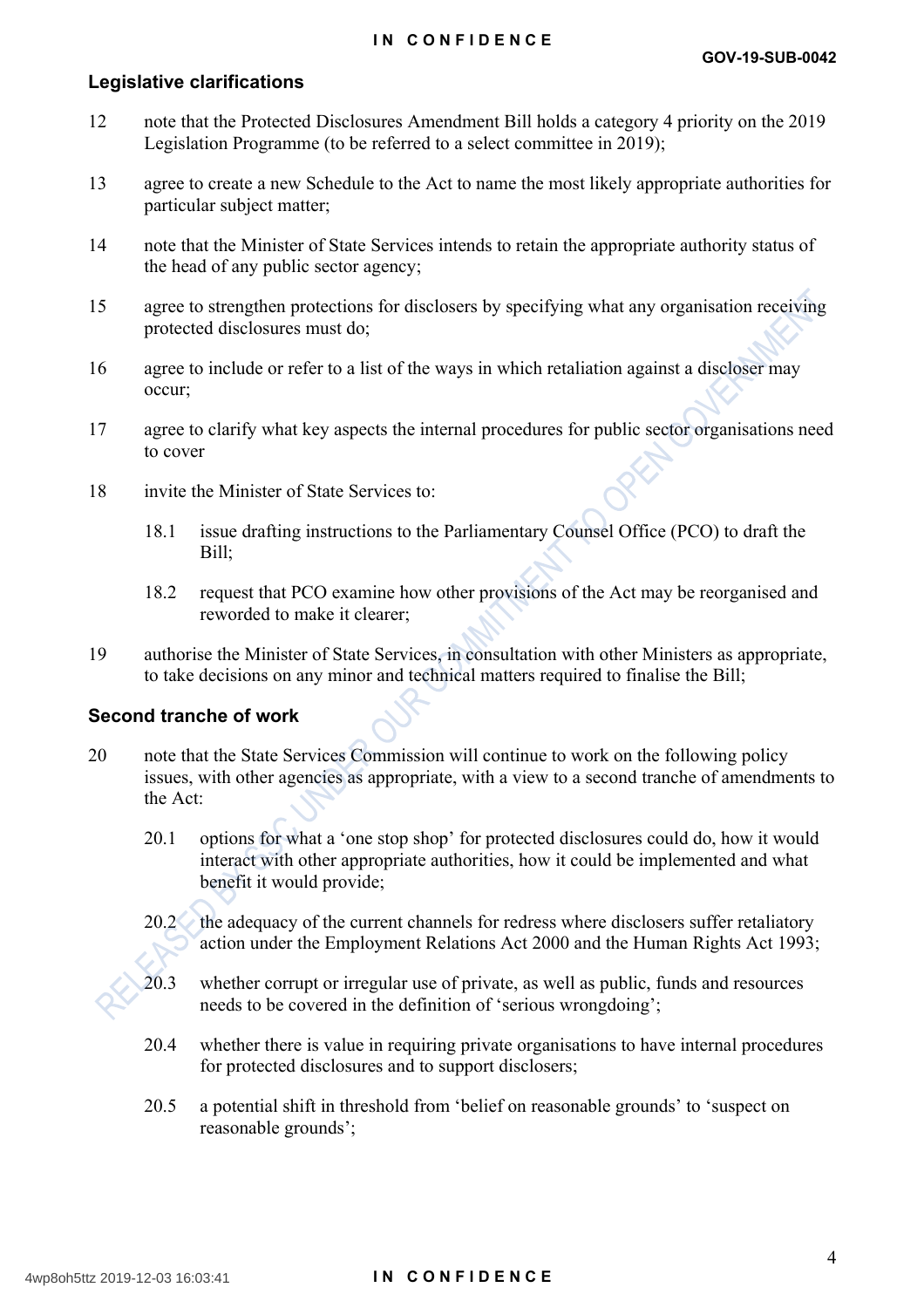### **IN CONFIDENCE**

- 21 note that the State Services Commission is developing model processes, procedures and guidance in relation to protected disclosures, and that the Ombudsman has also been developing guidance on the Act applying to public and private sectors;
- 22 note that the State Services Commission will test the feasibility and usefulness of monitoring and reporting arrangements for core government departments.

| TVERED OF SOUTHWEST TO DREAM MINIMIZER TO DREAM GOVERNMENT |  |
|------------------------------------------------------------|--|
|                                                            |  |
|                                                            |  |
|                                                            |  |
|                                                            |  |

5